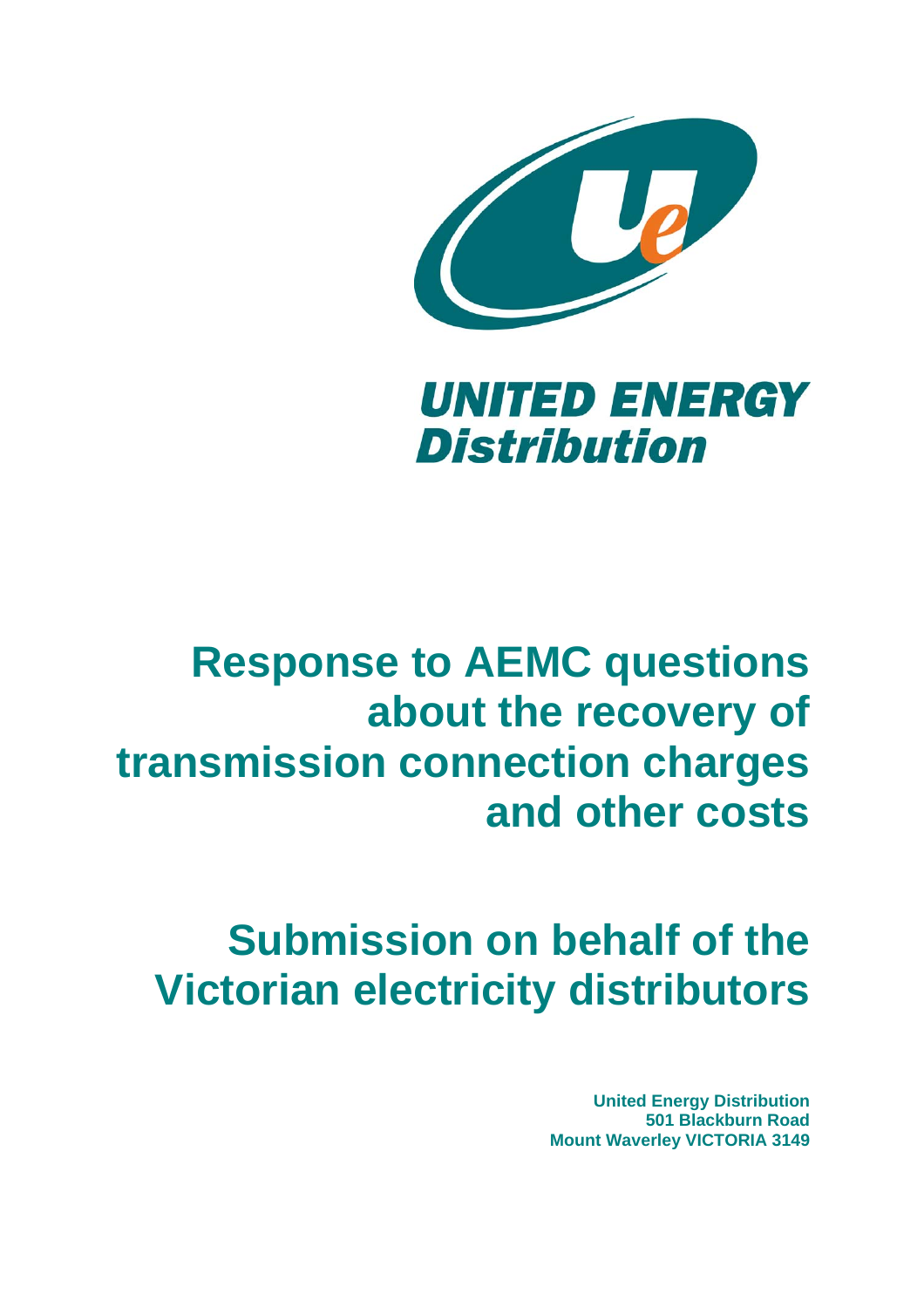

# **Revision Log**

| Rev | <b>Revision Status</b> | <b>Date</b> | <b>Prepared by:</b> | <b>Checked</b> | <b>Authorised</b> |
|-----|------------------------|-------------|---------------------|----------------|-------------------|
| A   | Preliminary            | 01/08/2010  | Dr Jeremy Rothfield |                |                   |
| В   | Final                  | 03/09/2010  | Dr Jeremy Rothfield |                |                   |
|     |                        |             |                     |                |                   |
|     |                        |             |                     |                |                   |
|     |                        |             |                     |                |                   |
|     |                        |             |                     |                |                   |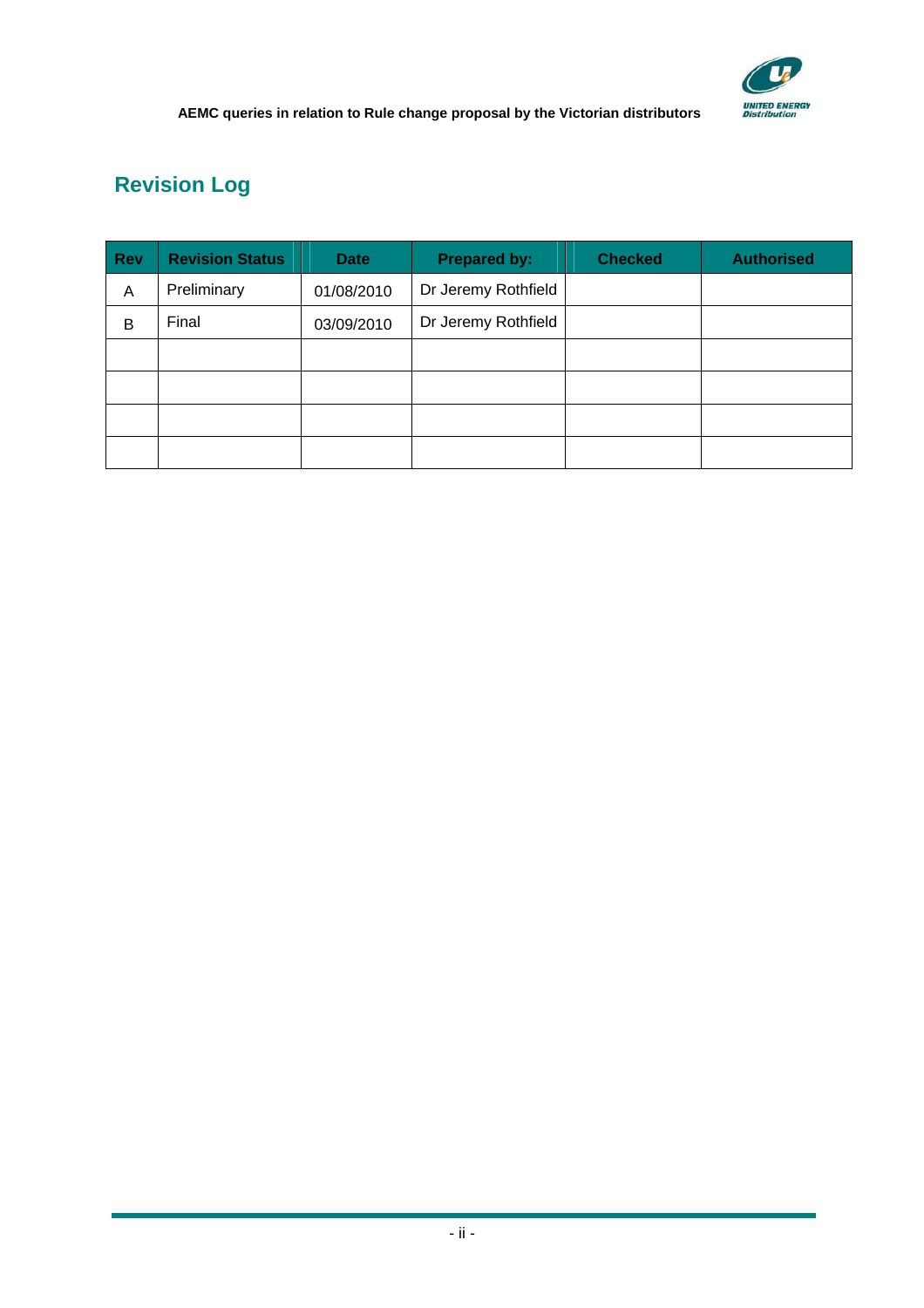# **TABLE OF CONTENTS**

| 1.             |                                                                                |       |                                                                                |  |  |  |
|----------------|--------------------------------------------------------------------------------|-------|--------------------------------------------------------------------------------|--|--|--|
|                | 1.1                                                                            |       | Current arrangements in Qld, SA and NSW under AER distribution determinations3 |  |  |  |
|                | 1.2                                                                            |       |                                                                                |  |  |  |
|                | What would be the impact on DNSPs recovering transmission related costs<br>1.3 |       |                                                                                |  |  |  |
|                |                                                                                | 1.3.1 |                                                                                |  |  |  |
|                |                                                                                | 1.3.2 |                                                                                |  |  |  |
|                | 1.4                                                                            |       |                                                                                |  |  |  |
| 2.             |                                                                                |       | THE VALUE OF INTER-DNSP CHARGES, AVOIDED TUOS PAYMENTS,                        |  |  |  |
| 3 <sub>1</sub> |                                                                                |       |                                                                                |  |  |  |
| 4.             | PROVISION OF DATA ON TRANSMISSION SERVICE COSTS 12                             |       |                                                                                |  |  |  |
|                |                                                                                |       |                                                                                |  |  |  |
|                |                                                                                |       |                                                                                |  |  |  |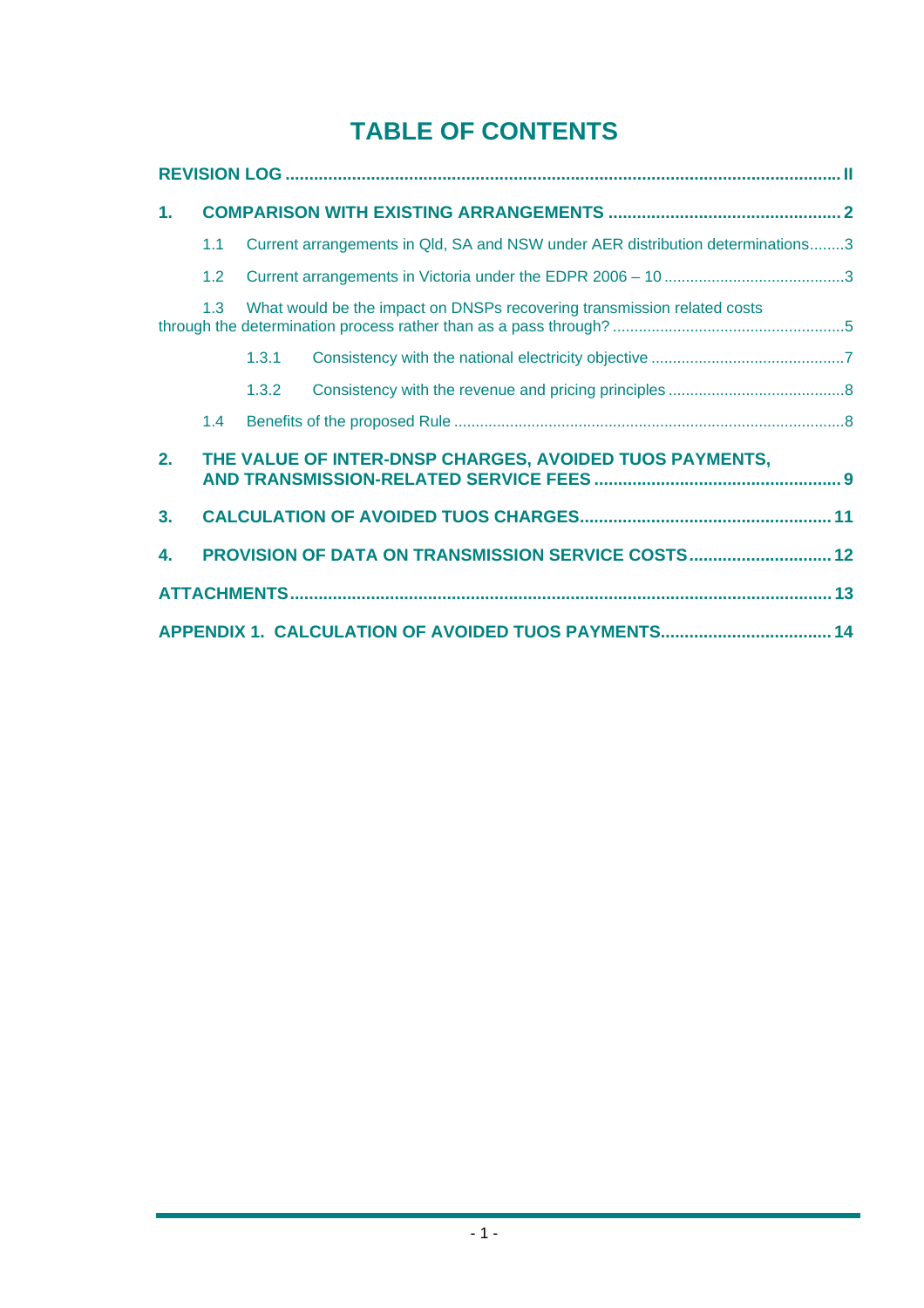# **1. Comparison with existing arrangements**

In assessing the Rule change proposal, the Commission will need to compare the proposed Rule with the current arrangements. Under the current arrangements, assuming that DNSPs would be able to recover these charges (i.e., transmission service costs, inter-DNSP charges and avoided TUOS charges) as operational expenditure under the distribution determination process, what would be the impact on DNSPs to recover these costs through the determination process rather than as a pass through? How does this compare with the impact on DNSPs if the Rule was made (i.e. what benefits does the proposed Rule provide)?

The AEMC's question in relation to the current arrangements for the recovery of the cost components mentioned (that is, transmission service costs, inter-DNSP charges, and avoided TUOS charges) presupposes that DNSPs have an option, under the existing provisions of the National Electricity Rules (**NER**), to categorise these cost components as operating expenditure. As set out below, these cost components do not currently form part of the forecasts for operating expenditure as part of a distribution determination in:

- Queensland, South Australia and NSW, under distribution determinations made by the AER pursuant to Chapter 6 (or equivalent transitional provisions) (see section 1.1); or
- Victoria under the current Electricity Distribution Price Review (see section 1.2).

As discussed in section 1.3 of this response, these cost components should not necessarily be characterised as forecast operating expenditure pursuant to clause 6.5.6 of the NER. The recovery by distributors of transmission service costs, inter-DNSP charges and avoided TUOS charges is clearly consistent with the national electricity objective and with the revenue and pricing principles. However, the classification of the applicable cost components as operating expenditure, and the recovery thereof via forecast operating expenditure, would not promote the national electricity objective, (see section 1.3.1), and the revenue and pricing principles, (see section 1.3.2), to the same degree as would a recovery of the constituent costs through the distributors' annual pricing proposals.

The Rule change proposal involves explicitly providing for the recovery of the cost components via the annual pricing proposal process. There is a direct transmittal of the actual costs through to consumers via a maximum transmission revenue formula. The direct pass through ensures that a DNSP will recover only its actual charges, while simultaneously providing an assurance to end-users that they will only pay for the actual expenses incurred by a DNSP in respect of the relevant cost components. As is explained in section 1.4 of this response, the approach set out in the Rule change proposal has considerable merit over an alternative method which might result in DNSPs having to characterise the relevant cost components as forecast operating expenditure.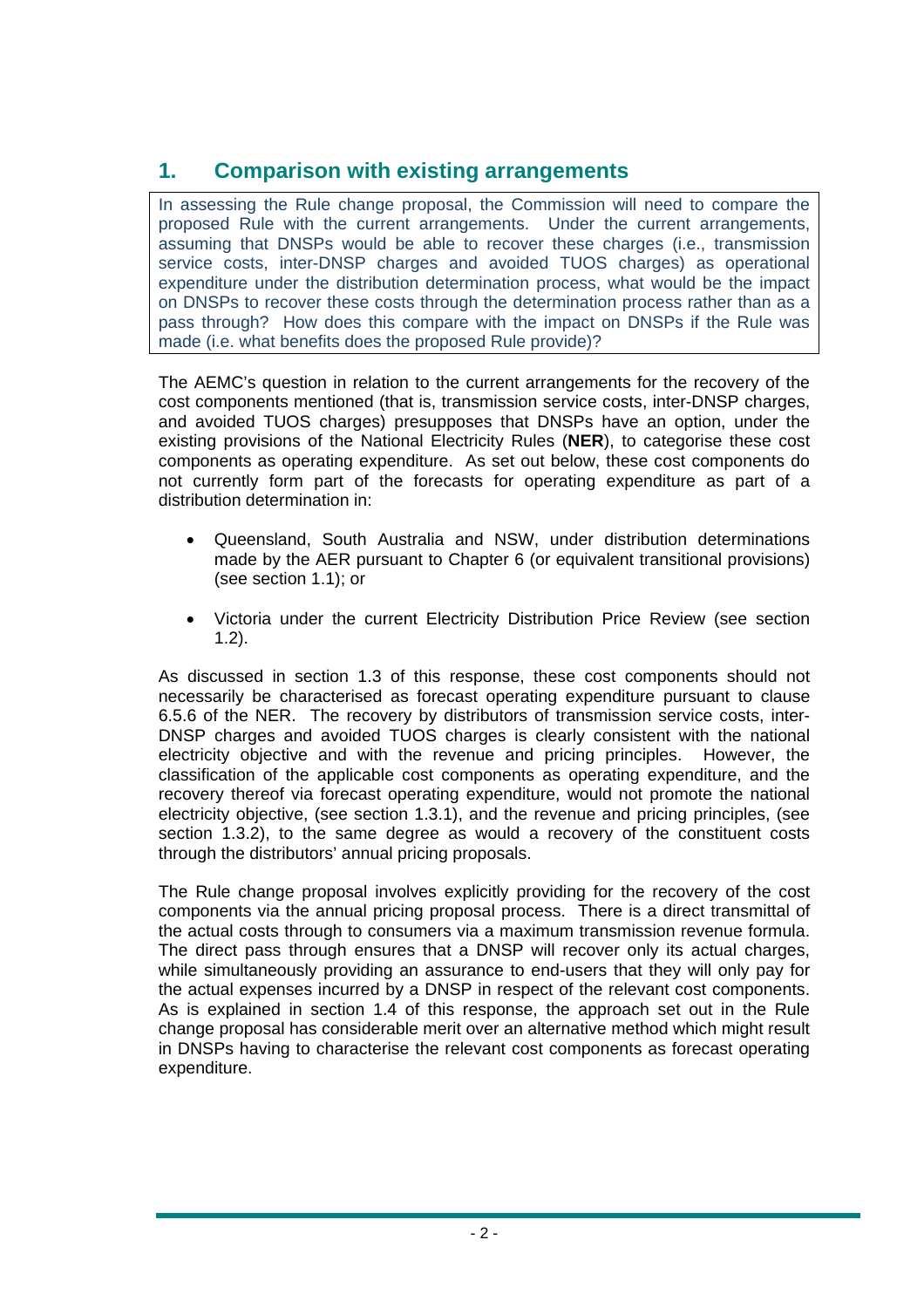## **1.1 Current arrangements in Qld, SA and NSW under AER distribution determinations**

As noted in the Rule change proposal, the "current arrangements" under Chapter 6 of the NER, as they are applied and interpreted by the Australian Energy Regulator  $(AER)$  in a number of jurisdictions including Queensland<sup>1</sup>, South Australia<sup>2</sup> and New South Wales<sup>3</sup>, involve the recovery of "all transmission related payments" as pass through amounts in the relevant DNSP's pricing proposal. The term "all transmission related payments" is used in reference to the following charges:

- Transmission charges to be paid to TNSPs.
- Avoided TUOS payments; and
- Inter-DNSP payments.

It is only in relation to the Victorian DNSPs, and without explanation, that the AER has indicated that it does not consider that clause 6.18.7 operates to permit the DNSPs to recover all transmission related payments, in particular, transmission connection charges. In this context of regulatory uncertainty, the Victorian DNSPs consider that the current practice of the AER should be explicitly incorporated into clause 6.18.7, and this is precisely what the draft Rule proposal is aimed at achieving.

The Victorian DNSPs are not aware of any DNSP with a relevant distribution determination made by the AER under Chapter 6 which recovers charges associated with transmission connection costs, avoided TUOS payments and inter-DNSP payments as part of an operating expenditure forecast pursuant to clause 6.5.6 of the NER. That is, the Victorian DNSPs understand that all DNSPs that have a relevant distribution determination made by the AER under Chapter 6, (or relevant transitional provisions), recover transmission-related costs as pass through amounts which are approved pursuant to their annual pricing proposals.

As is explained in section 1.3 below, the presumption should not be made that DNSPs are able to recover all transmission-related payments as forecast operating expenditure pursuant to clause 6.5.6. Even if it were feasible, an outcome of this nature would not necessarily be desirable from a policy perspective.

# **1.2 Current arrangements in Victoria under the EDPR 2006 – 10**

At present, the Victorian DNSPs calculate and submit proposed transmission tariffs to the Australian Energy Regulator (**AER**), making use of a maximum transmission revenue control formula which is set out in clause 3.3 of the Electricity Distribution

**<sup>1</sup>** Australian Energy Regulator, *Final Decision: Queensland Distribution Determination 2010 – 11 to 2014 – 15*, 6 May 2010, Appendix E, pp 395 – 396.

**<sup>2</sup>** Australian Energy Regulator, *Final Decision: South Australia Distribution Determination 2010 – 11 to 2014 – 15*, 6 May 2010, Appendix F, pp 322 – 323.

**<sup>3</sup>** Australian Energy Regulator, *Final Decision: New South Wales Distribution Determination 2009 – 2010 to 2013 – 14*, 28 April 2009, Appendix I, pp 462 – 263.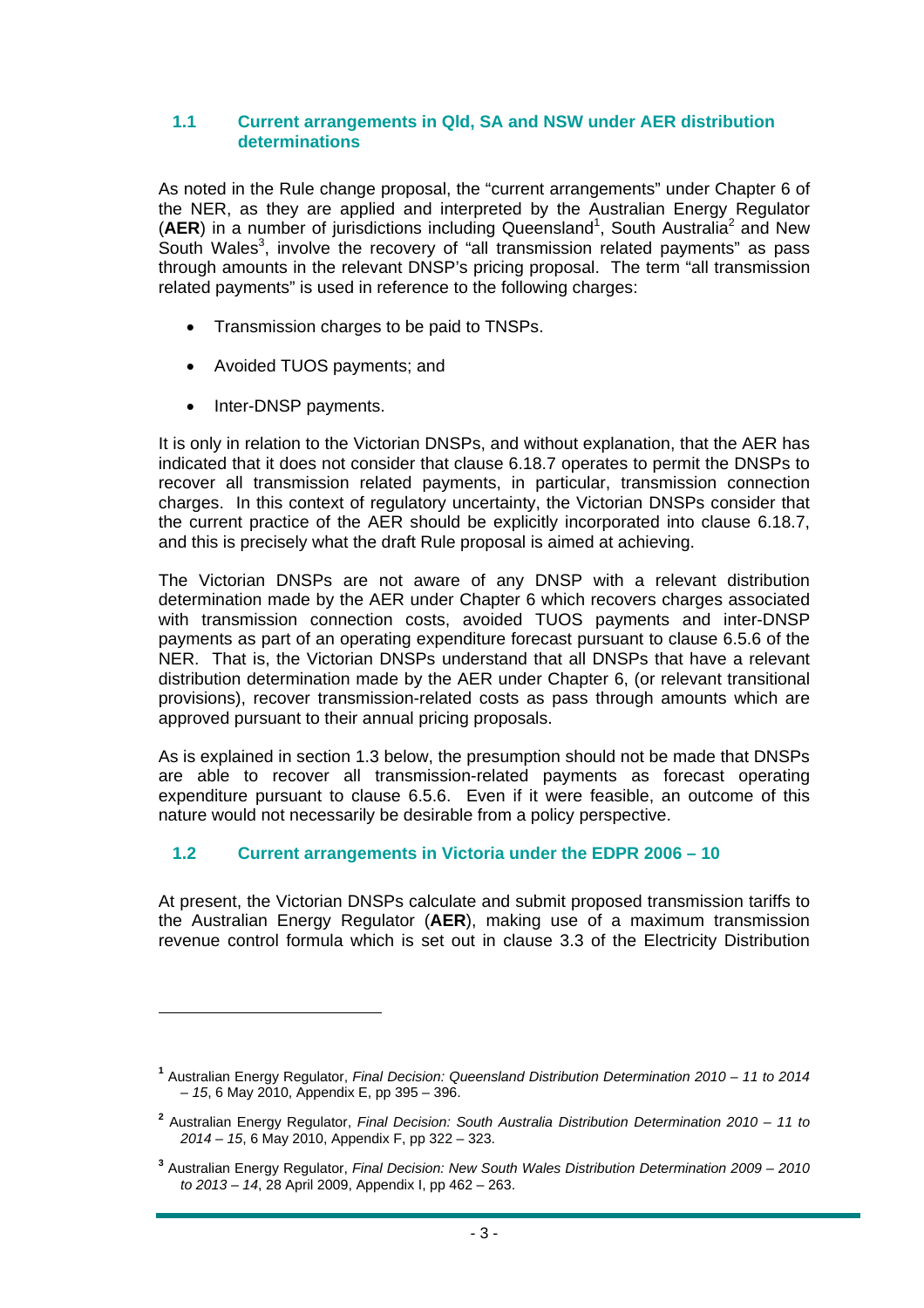Price Review, 2006-10, Price Determination (Volume II)<sup>4</sup>. The proposed transmission tariffs are the tariffs for transmission services which recover the following: Charges for connection to, and use of, the transmission system; amounts for payments to embedded generators (or avoided customer TUOS charges); and inter-DNSP payments. The arrangements that currently apply in Victoria are similar to those that apply in Queensland, South Australia and New South Wales pursuant to recent distribution determinations made by the AER under Chapter 6.

The maximum transmission revenue control formula draws upon data over a threeyear period, and contains a correction factor,  $K_t$ , to account for any under or over recovery of actual transmission revenue in relation to allowed transmission revenue. The equation is set out in clause 3.3.2(i), as shown below:

 $MTR_t = TC_t + G_t - D_t - K_t$ 

Where:

*MTR*, is the maximum transmission revenue (in dollars) which the distribution business is allowed to earn from its transmission tariffs levied on all distribution customers in the calendar year t.

*TC<sub>t</sub>* is the aggregate of all charges (in dollar terms) for connection to and use of the transmission system which, in the judgement of the distribution business, will be payable to VENCorp and SPI PowerNet, or to any other party holding a Victorian electricity transmission licence during calendar year t. Clause 3.3.2(i) states that payments should comply with any relevant guidance in force from time to time.

 $G<sub>t</sub>$  is the amount, in dollars, that the distribution business expects to remit to embedded generators during calendar year t, with the payments having been verified as being compliant by either the AER or the ESCV.

 $D<sub>t</sub>$  is the revenue (in dollars) which the distribution business believes that it will earn during calendar year t from other distribution businesses, in respect of inter-network provider distribution service tariffs. The expected revenue should be measured net of similar charges which, in the opinion of the business, will be paid to other distribution businesses during calendar year t.

*K*, is the correction factor determined in accordance with clause 3.3.3 of Volume II of the Electricity Distribution Price Review, 2006 to 2010.

The maximum transmission revenue,  $(MTR_i)$ , formulation establishes a satisfactory and transparent mechanism for the recovery of costs by DNSPs in circumstances in which the cost components vary on an annual basis for reasons which are unrelated to actions taken by DNSPs. The costs of accessing and using the transmission

**<sup>4</sup>** Electricity Distribution Price Review, 2006-10, October 2005 Determination as amended in accordance with a decision of the Appeal Panel dated 17<sup>th</sup> February 2006. Final Decision Volume 2 Price Determination.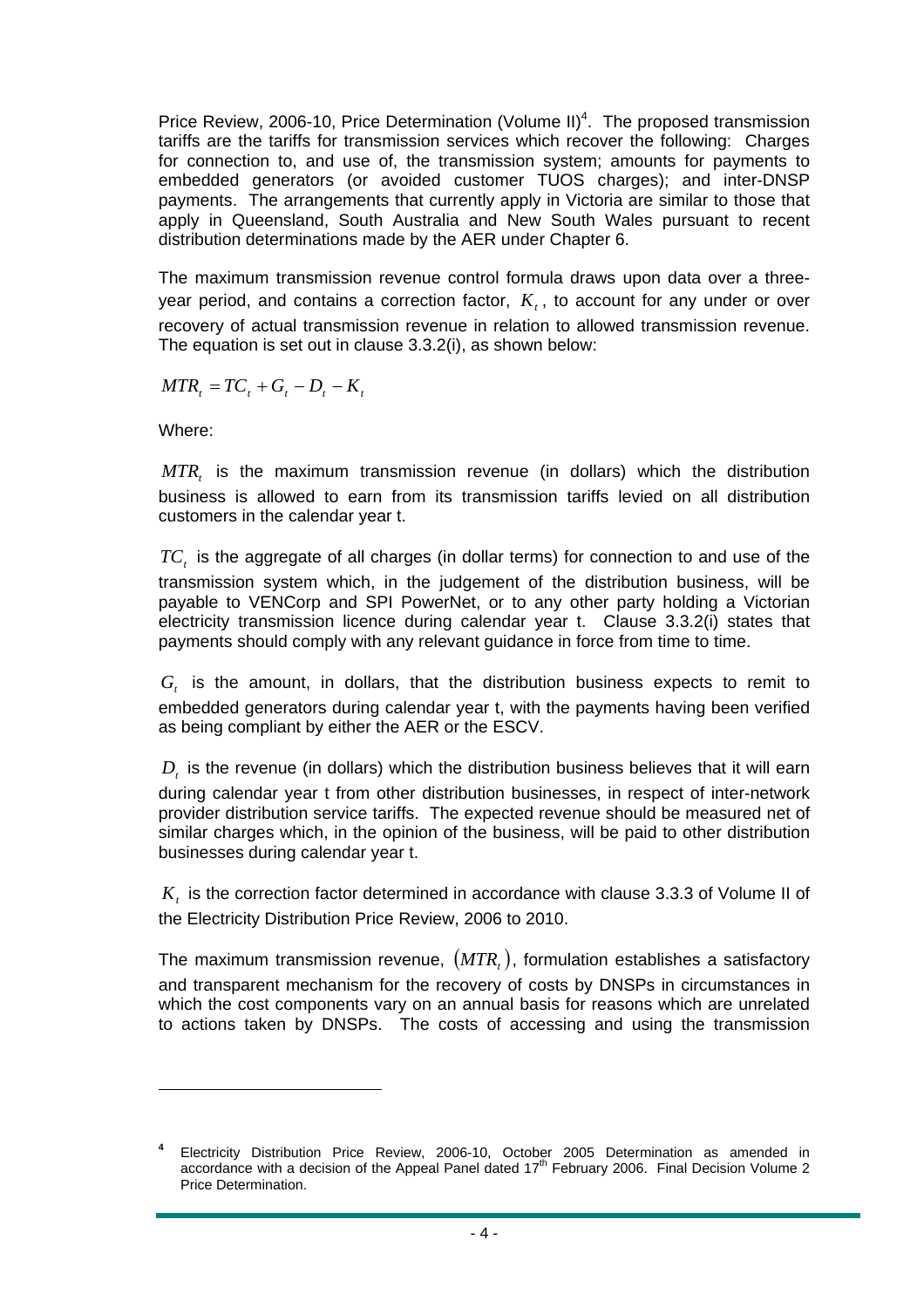system may change due to factors which lie beyond the realm of control (and outside the sphere of influence) of DNSPs, either individually or collectively.

The *MTR*, method relies upon forecasts for year t, estimated outcomes for year t-1, and actual data for year t-2. A virtue of the method is that it helps to ensure absolute accuracy in cost recovery, while also giving rise to relatively modest price movements on the way to achieving the recovery. Full cost recovery, and a relatively stable price path are both desirable features of any form of pass through mechanism.

# **1.3 What would be the impact on DNSPs recovering transmission related costs through the determination process rather than as a pass through?**

There is a degree of ambiguity about the proposition that DNSPs are able to recover all transmission-related payments as forecast operating expenditure pursuant to clause 6.5.6. Even if it were feasible, the classification of transmission-related payments as operating expenditure would not necessarily be desirable from a policy perspective.

In relation to the first issue – whether DNSPs can recover all transmission related payments as forecast operating expenditure pursuant to clause 6.5.6 - a pertinent consideration is the nature and type of operating costs, in respect of which the DNSP is preparing forecasts for the distribution determination process. In its building block proposal, a DNSP may only include the components of total forecast operating expenditure which, in the judgement of the business, are needed to achieve the operating expenditure objectives. These objectives include a requirement to:

- Meet or manage the expected demand for standard control services.
- Comply with all applicable regulatory obligations or requirements associated with the provision of standard control services.
- Maintain the quality, reliability and security of supply of standard control services; and
- Maintain the reliability, safety and security of the distribution system through the supply of standard control services.

The operating expenditure objectives all relate to the provision of standard control services – which are direct control services that are subject to a control mechanism based on a DNSP's total revenue requirement. No automatic inference can be drawn as to the closeness of the relationship between the operating expenditure objectives and the provision of transmission services. There is therefore some doubt as to the inclusion in forecast operating expenditure of charges for services provided by the transmission system, inter-DNSP payments and avoided customer TUOS charges.

Furthermore, if the AER is not satisfied that the total of the forecast operating expenditure reasonably reflects the operating expenditure criteria, then the AER must not accept the forecast of required operating expenditure. The operating expenditure criteria are as follows:

• The efficient costs of achieving the operating expenditure objectives; and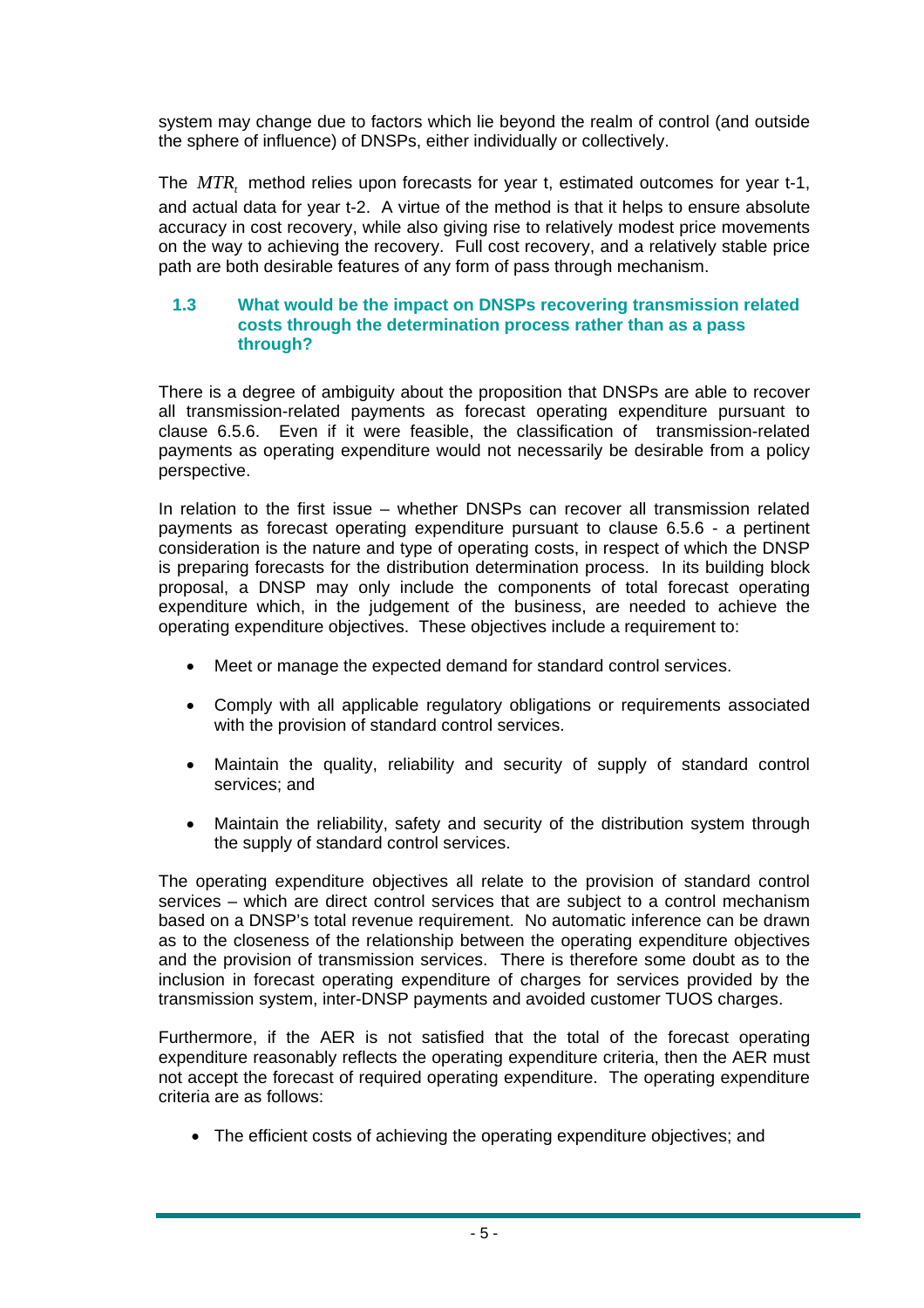- The costs that a prudent operator in the circumstances of the relevant DNSP would require to achieve the operating expenditure objectives; and
- A realistic expectation of the demand forecast and cost inputs required to achieve the operating expenditure objectives.

Again, these considerations are directed squarely at the provision of direct control services – and not at services provided by the transmission system.

Setting aside the issue of whether transmission service charges, inter-DNSP payments and avoided customer TUOS charges could form part of a DNSP's forecast operating expenditure, there remains an outstanding policy question of whether a framework that provides for the recovery of these charges as a part of forecast operating expenditure is either desirable or preferable to the current counterfactual.

A DNSP would encounter obstacles when preparing forecasts of inter-DNSP payments, avoided customer TUOS charges, and costs associated with transmission services (such as transmission connection costs). The hurdles placed in a DNSP's path are related to regulatory processes, and the involvement of third parties, and can be characterised as follows:

- The charges incurred for prescribed transmission services are essentially determined through the AER's transmission determination for the relevant TNSP, which consists, *inter alia*, of a revenue determination for the TNSP in respect of the provision of prescribed transmission services, and a determination which specifies the pricing methodology that applies to the TNSP. The relevant transmission determination in Victoria is that which applies to SP AusNet during the period 2008–09 to 2013–14. This determination expires on 31 March 2014 and there is an expectation that it will be superseded by a new determination applying from 1 April 2014. The distribution determinations to be made by the AER will apply to the Victorian DNSPs until 31 December 2015. As there are so many unknowns, the Victorian DNSPs simply do not have the capacity to anticipate, with any degree of accuracy, the outcome of a regulatory decision which is scheduled to be brought down in three and a half years from the present date.
- The charges that will be incurred for prescribed transmission services even within the SP AusNet transmission determination period, which expires on 31 March 2014, are not necessarily certain. The charges for these services may increase or decrease as a result of pass through events or contingent projects. There is also the possibility that the existing transmission determination could be reopened and adjusted in the event that a major flaw or inadequacy is uncovered.
- A complication associated with developing predictions of avoided TUOS charges is that the DNSPs do not have adequate information as to future connections of new embedded generation. The DNSPs cannot foresee the number of new generator connections (and the output associated with each connection) over the five year term of a regulatory control period.

In short, DNSPs have little or no influence over charges for transmission services, distribution services provided by other DNSPs, or avoided customer TUOS charges. The lack of influence arises partly due to the factors set out above, but also due to other considerations. Accordingly, a DNSP would face significant challenges if it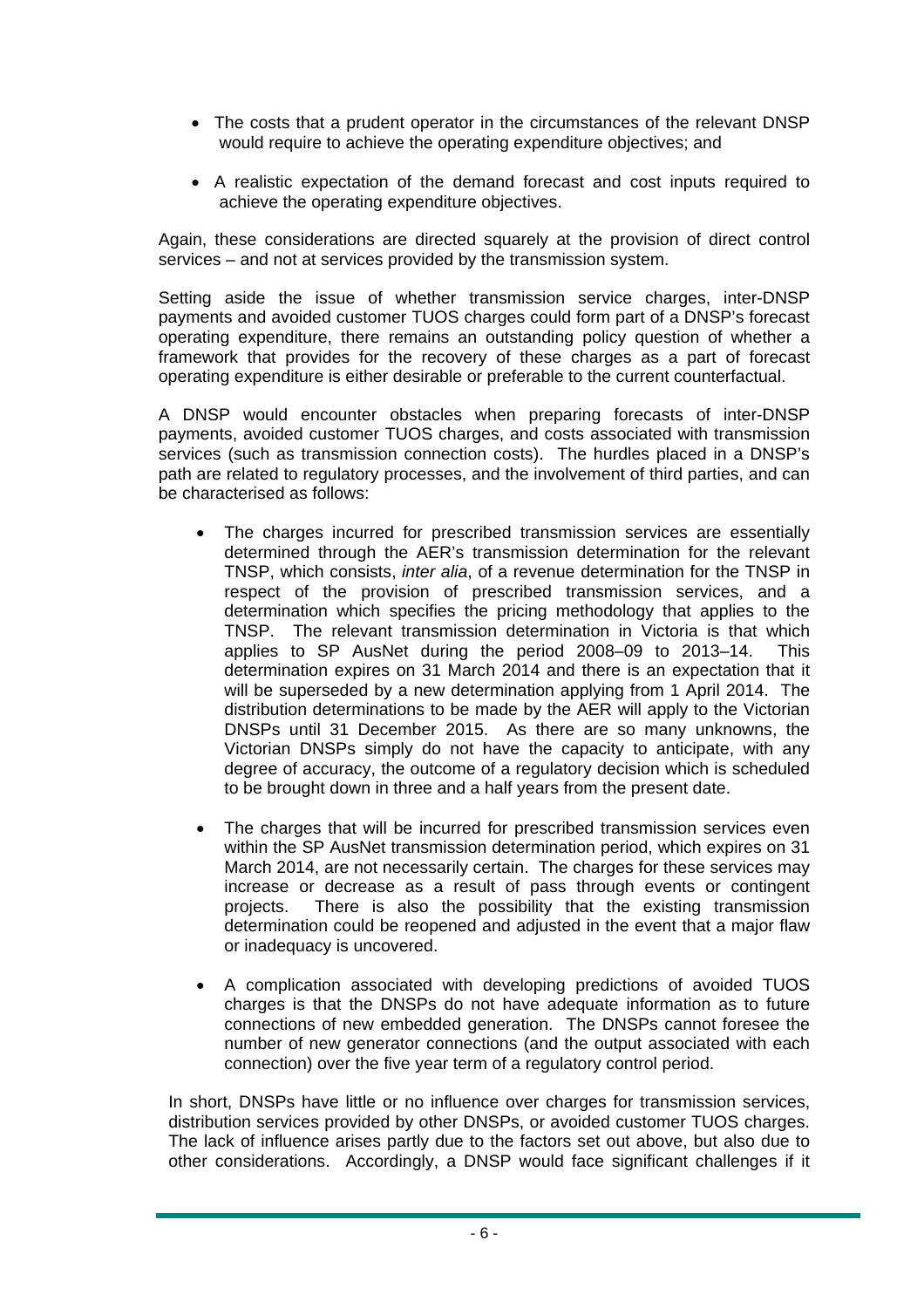sought to prepare forecasts of the stated cost components, and the risk of forecasting error would be high.

Since there is a strong likelihood of over or under-stating the predicted costs, then DNSPs would be exposed to prospective windfall gains or losses depending upon the outturn values of the uncontrollable costs.

From a policy maker's perspective, there is little merit in permitting DNSPs to retain the benefits which result from over-prediction of the relevant charges. DNSPs are unable to exert control over the level of the charges and should not be given incentives to "outperform" the forecast costs. There is no need to establish a parallel with other components of operating expenditure which are genuinely controllable, and in relation to which adequate incentives for cost minimisation are already in place.

In limited circumstances, a DNSP might seek to delay connections to the transmission system and attempt to reduce remittances for avoided TUOS. The latter course of action would conflict with the policy objective of promoting the connection of new embedded generation. In general, a DNSP would be constrained from engaging in unusual conduct because of the risk of contravening other aspects of the National Electricity Rules, however behavioural change could still be recorded at the margin.

Even if the operating expenditure on transmission-related payments were exempted from the structure of the Efficiency Benefits Sharing Scheme, a DNSP would still have an incentive, and particularly in the early years of the regulatory period, to seek to minimise charges for transmission services, inter-DNSP payments and avoided customer TUOS charges.

If a DNSP incurred lower charges for these services than it had forecast, then the savings would not necessarily reflect a relevant cost efficiency on the part of the DNSP. To allow a DNSP to keep the benefit of any over-prediction of charges for transmission services, inter-DNSP payments and avoided customer TUOS charges would be inconsistent with the incentive framework in Chapter 6, which permits a DNSP to retain the benefits of cost efficiencies.

Similarly, there would be little rationale from a policy maker's perspective in having DNSPs incur losses resulting from the under-prediction of charges for transmission services, distribution services provided by other DNSPs and avoided customer TUOS charges. Since any monetary losses would not be a consequence of cost inefficiencies on the part of the DNSPs, then it would be arbitrary and inequitable to expect DNSPs to bear the burden of the under-recovery.

There is no evidence that DNSPs would face greater incentives to strive for efficiency, and thus there would be no improvement to the attributes of the regulatory framework by comparison with the current situation.

# *1.3.1 Consistency with the national electricity objective*

As previously mentioned, there is a high degree of error associated with forecasting charges for transmission services, distribution services provided by other DNSPs and avoided customer TUOS charges. The consequences of such errors are potentially significant (notably, a windfall gain in the event of over-forecasting and monetary losses in the event of under-forecasting). Accordingly, a framework which provides for DNSPs to forecast these charges as part of their forecast operating expenditure in the distribution determination process is unlikely to be consistent with the national electricity objective.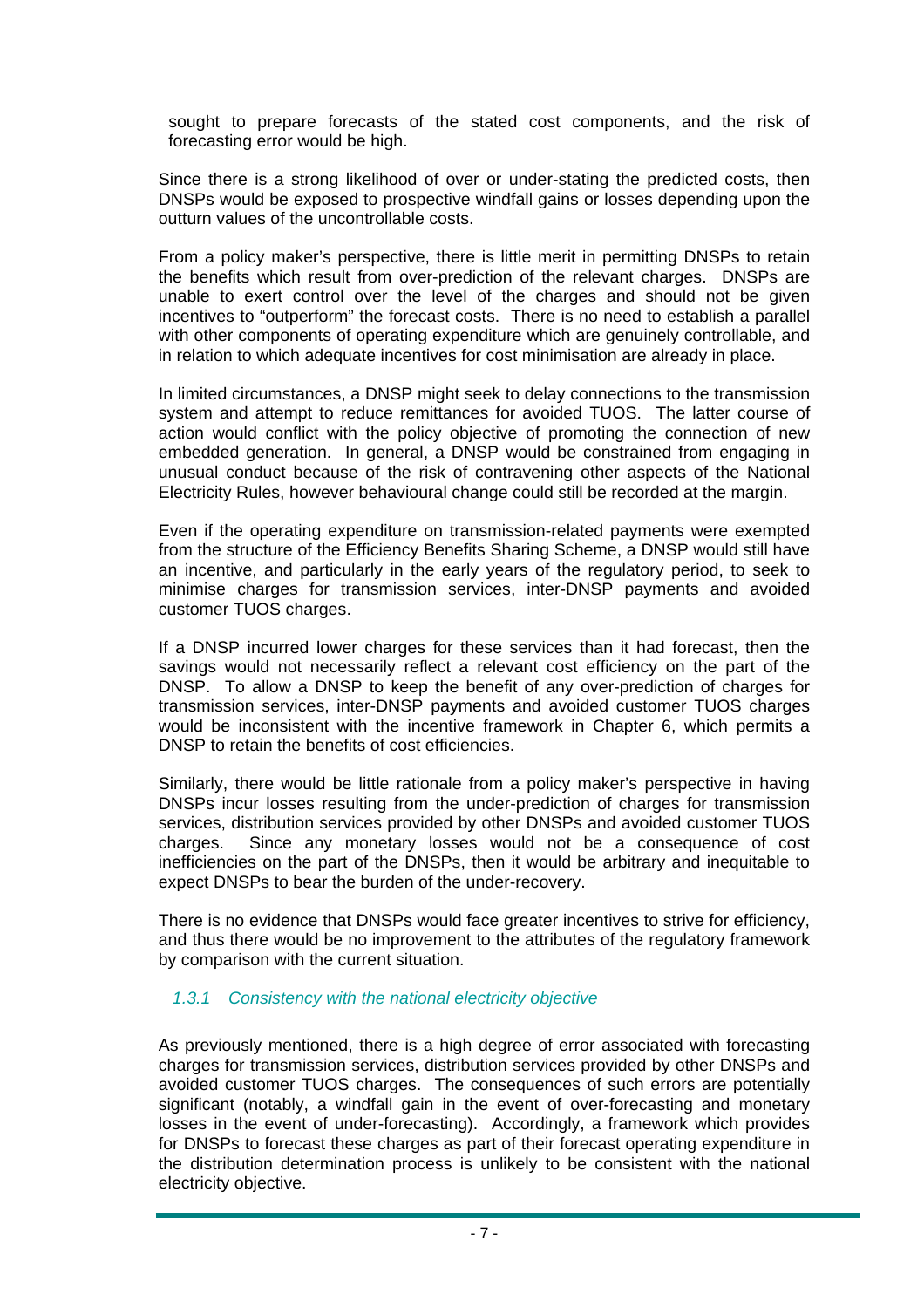Specifically, the objective of efficient investment in, and efficient use of electricity services, particularly with respect to price, will not be promoted or enhanced in circumstances in which a DNSP bears the risk that outturn costs will differ materially from projected costs for expenditure items over which the DNSP can exert little or no control.

The proposed Rule change supports the national electricity objective and would benefit both customers and DNSPs alike. If implemented, the proposed Rule would permit DNSPs to recover transmission service costs as a form of pass through within their annual tariff proposals. The transmission tariffs charged to customers would then be a direct function of the actual costs paid by DNSPs. If, in any one year, a DNSP over-recovered its pass-through costs, then prices in the following year would come down so as to offset the over-recovery. Similarly, if, in any year, a DNSP underrecovered its pass-through costs via tariffs, then prices in the following year would need to increase so as to recoup the under-recovery amounts. Hence, if the proposed Rules are implemented, then customers will gain by paying prices for transmission services which reflect the actual costs incurred by DNSPs, of which the vast majority are regulated transmission services costs. Similarly, the DNSPs will be better placed because the impact on their cash flows will be neutral in NPV terms. There will be no undesirable effects on the incentives to connect embedded generators or to make payments to these entities.

# *1.3.2 Consistency with the revenue and pricing principles*

A framework which provides for DNSPs to forecast charges for transmission services, distribution services provided by other DNSPs, and avoided customer TUOS charges is also unlikely to be consistent with the revenue and pricing principles. In particular, a DNSP is unlikely to be provided with a reasonable opportunity to recover at least the efficient costs incurred in providing direct control network services if it has to bear the risk of forecast error. A DNSP could alternately gain or lose significant dollar amounts if outturn costs are substantially lower or higher than forecast values.

# **1.4 Benefits of the proposed Rule**

The Rule change proposal involves explicitly providing for the recovery of the cost components via the annual pricing proposal process. A distribution tariff approval template is submitted to the AER as part of the annual pricing proposal. The maximum transmission revenue,  $(MTR_1)$ , formula is a component of the tariff approval template, and its application to recover transmission service payments and related costs ensures that end-users only pay for the actual charges incurred by a DNSP. The DNSP, in turn, is assured of recovering its actual charges for transmission related services. For the reasons set out in section 1.3.1, the use of the annual pricing proposal process to recover these charges is consistent with the national electricity objective and with the revenue and pricing principles.

The benefits of the proposed Rule include:

- Certainty as to the recovery of actual charges incurred by the DNSP, which is appropriate in circumstances in which the DNSP has little to no control over transmission-related payments, and would face significant difficulty in attempting to forecast the charges over a five year regulatory period.
- Contributing to the achievement of the national electricity objective and the revenue and pricing principles.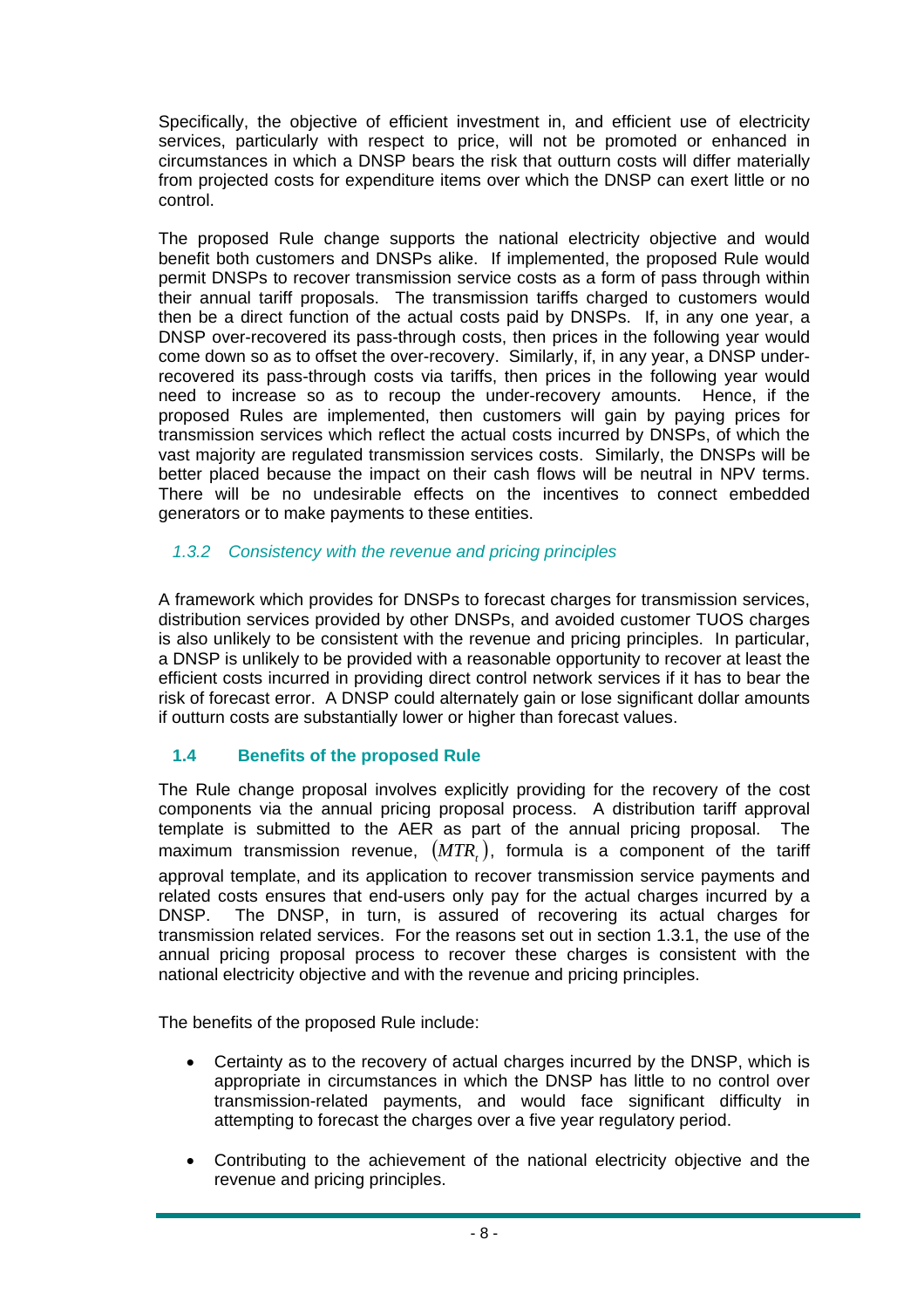- Facilitating the recovery by DNSPs of their actual expenditure in relation to transmission cost components; and
- A standardisation of practice across the respective jurisdictions.

For the reasons discussed in section 1.3, and on account of other factors, the Victorian DNSPs have strong reservations about the categorisation of transmission service charges as operating expenditure. The DNSPs would therefore not be in favour of a requirement to prepare forecasts of the constituent costs in the context of their regulatory proposals.

# **2. The value of inter-DNSP charges, avoided TUOS payments, and transmission-related service fees**

What is the magnitude of the inter-DNSP charges, avoided TUOS charges and transmission-related service charges?

The values of the respective charges are presented below in Table 2.1 (with costs reported in thousands of dollars). The cost components have been taken from the distribution tariff templates (or pricing proposals) which are prepared annually by each DNSP and submitted to the AER. The tariff approval templates for years leading up to and including 2009 were lodged with the Essential Services Commission, Victoria.

| Values in \$'000                            | 2006      | 2007      | 2008      | 2009        | 2010      |
|---------------------------------------------|-----------|-----------|-----------|-------------|-----------|
| Transmission related service charges        |           |           |           |             |           |
| Citipower                                   | \$8,863   | \$9,349   | \$9,520   | \$8,228     | \$7,992   |
| Jemena                                      | \$6,816   | \$7,106   | \$7,407   | \$7,332     | \$8,478   |
| Powercor                                    | \$16,967  | \$17,978  | \$18,278  | \$16,258    | \$17,626  |
| <b>SP AusNet</b>                            | \$9,866   | \$10,325  | \$11,438  | \$12,427    | \$12,796  |
| <b>United Energy</b>                        | \$12,225  | \$12,961  | \$12,198  | \$10,370    | \$9,513   |
| Sum of transmission-related service charges | \$54,738  | \$57,719  | \$58,841  | \$54,616    | \$56,404  |
| Inter-DNSP charges                          |           |           |           |             |           |
| Citipower                                   | \$4,708   | \$3,743   | \$2,720   | \$3,998     | \$3,161   |
| Jemena                                      | $-$2,567$ | $-$2,818$ | $-$3,190$ | $-$ \$3,424 | $-$4,243$ |
| Powercor                                    | \$643     | \$868     | \$1,061   | \$1,575     | \$1,617   |
| <b>SP AusNet</b>                            | $-$1,585$ | $-$1,821$ | $-$1,675$ | $-$1,675$   | $-$1,675$ |
| <b>United Energy</b>                        | \$558     | $-$1,671$ | $-$1,488$ | $-$ \$919   | $-$ \$919 |
| Sum of inter-DNSP charges                   | \$1,758   | $-$1,698$ | $-$2,573$ | $-$ \$446   | $-$2,059$ |
| <b>Avoided TUOS charges</b>                 |           |           |           |             |           |
| Citipower                                   | \$0       | \$0       | \$0       | \$0         | \$0       |
| Jemena                                      | \$113     | \$70      | \$447     | \$308       | \$155     |
| Powercor                                    | \$0       | \$39      | \$1,128   | \$1,083     | \$546     |
| <b>SP AusNet</b>                            | \$184     | \$320     | \$512     | \$589       | \$602     |
| <b>United Energy</b>                        | \$0       | \$0       | \$0       | \$0         | \$0       |
| Sum of avoided TUOS charges                 | \$298     | \$429     | \$2,087   | \$1,980     | \$1,302   |
| <b>Avoided transmission charges</b>         |           |           |           |             |           |
| Citipower                                   | \$0       | \$0       | \$0       | \$0         | \$0       |
| Jemena                                      | \$478     | \$533     | \$582     | \$655       | \$687     |
| Powercor                                    | \$0       | \$0       | \$0       | \$0         | \$0       |
| <b>SP AusNet</b>                            | \$8,174   | \$8,446   | \$8,719   | \$9,017     | \$9,305   |
| <b>United Energy</b>                        | \$0       | \$6       | \$6       | \$6         | \$6       |
| Sum of avoided transmission charges         | \$8,652   | \$8,986   | \$9,307   | \$9,678     | \$9,997   |

**Table 2.1: A breakdown of transmission service and other charges paid by distributors**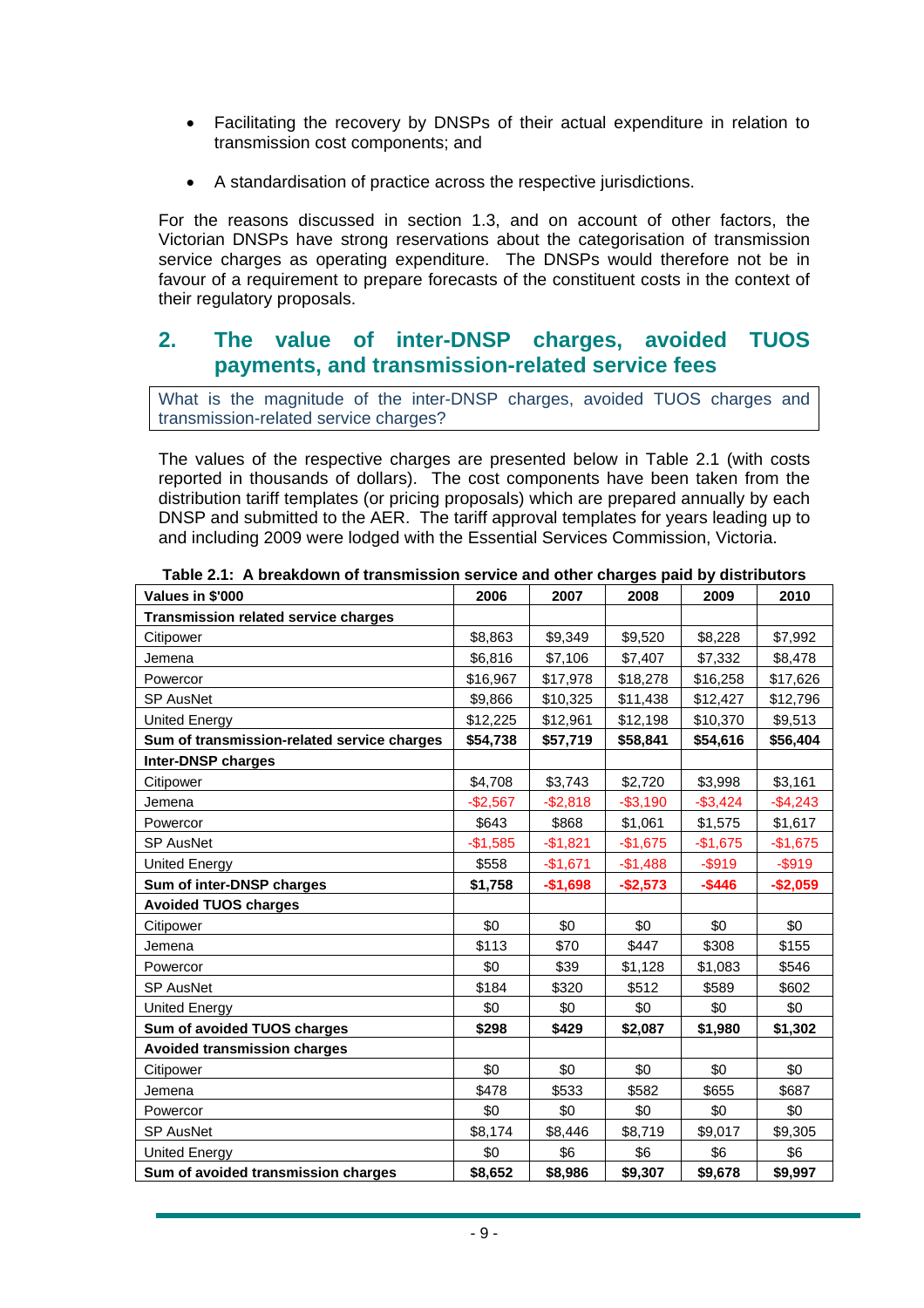| Values in \$'000                  | 2006     | 2007     | 2008     | 2009     | 2010     |
|-----------------------------------|----------|----------|----------|----------|----------|
|                                   |          |          |          |          |          |
| Aggregate of all itemised charges | \$65.445 | \$65,436 | \$67,662 | \$65,828 | \$65.645 |
|                                   |          |          |          |          |          |

Source: Annual tariff submissions (pricing proposals) submitted by Victorian DNSPs to the AER (formerly to the ESCV). Note that inter-DNSP charges do not sum to zero, partly because of payments made to, and receipts earned from, inter-state distributors. Over the historical period as shown, Powercor made payments to ETSA Utilities and earned revenues from Australian Inland Energy and Water, whilst SP Ausnet made payments of comparatively small value to Country Energy.

A significant component of 'other charges' is avoided transmission costs. Two DNSPs currently report charges in this category, Jemena and SP AusNet. SPI Electricity (SP AusNet) makes payments for avoided transmission costs to the owners of the Bairnsdale Power Station, in the context of a network support agreement which was negotiated and finalised in 2001. The avoided transmission charges reflect the opportunity cost of building a transmission link between Morwell and Bairnsdale, in the State's east, and are also representative of the capital and operating costs that would have been incurred in the construction and commissioning of a terminal station in Bairnsdale. The network support agreement was approved by the ESCV and is expected to remain in place until 2020. The avoided capital and operating and maintenance costs have been amortised over the life of the agreement.

Avoided transmission costs are reported as separate line items in the 'TUOS cost audit template' and are aggregated with avoided TUOS charges.

The values shown in Table 2.1 for 2006, 2007 and 2008 are actual amounts reported in the 'TUOS cost audit templates' prepared by Victorian DNSPs as part of their annual tariff submissions. The figures for 2009 are estimates, though some distributors have provided actual results where these have become available. Forecast data has been used for 2010, and the projections shown are consistent with those recorded against the maximum transmission revenue formula.

SP AusNet has specified more precisely the combination of actual and estimated data that has been used to derive its figures, and the arrangements for different time periods are summarised by the scheme shown in Table 2.2.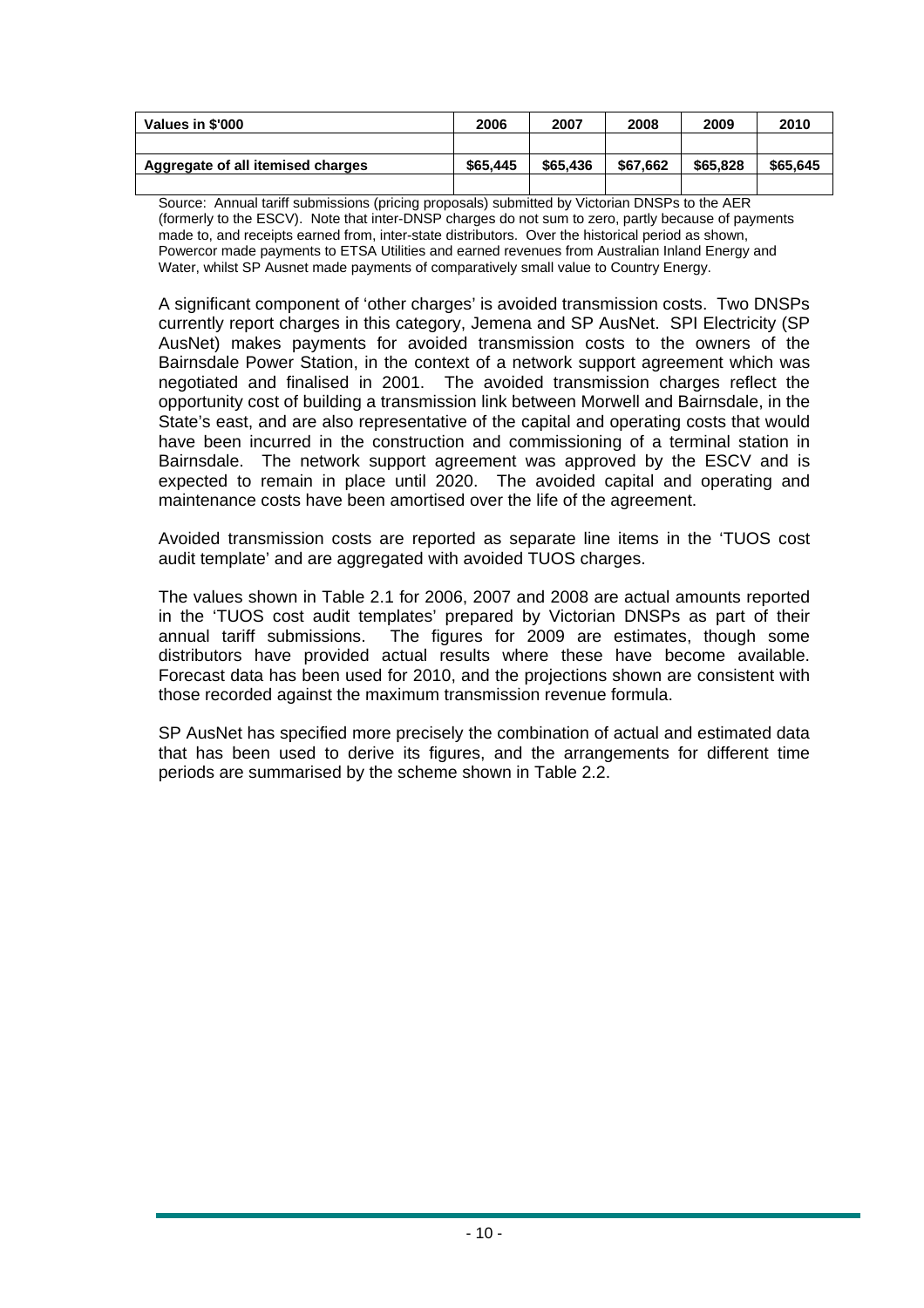| <b>Charge Component</b>                                                  | $Y_{t-2}$          | $Y_{t-1}$                                                                                                                                                  | Υ,                                                                                                                            |
|--------------------------------------------------------------------------|--------------------|------------------------------------------------------------------------------------------------------------------------------------------------------------|-------------------------------------------------------------------------------------------------------------------------------|
| <b>AEMO Transmission Use of</b><br>System (TUOS) charges                 | Actual<br>outcomes | Actual data for 9 months, plus<br>estimates based on approved<br>transmission price path                                                                   | Estimates based on approved<br>transmission price path                                                                        |
| Transmission connection fees<br>(payable to SPI Powernet)                | Actual<br>outcomes | Actual data for 9 months, plus<br>estimates based on approved<br>transmission price path                                                                   | Estimates based on approved<br>transmission price path                                                                        |
| Inter-DNSP payments/revenue                                              | Actual<br>outcomes | Actual data for 9 months, plus<br>estimates based on the most<br>recent actual, equivalent period,<br>adjusted for known network<br>configuration changes. | Estimates based on most recent<br>actual equivalent period,<br>adjusted for known network<br>configuration changes.           |
| <b>Avoided TUOS</b>                                                      | Actual<br>outcomes | Estimates based on the most<br>recent recorded outcomes, with<br>adjustments for forthcoming<br>embedded generation projects.                              | Estimates based on the most<br>recent recorded outcomes, with<br>adjustments for forthcoming<br>embedded generation projects. |
| Network support payments<br>(avoided transmission<br>connection charges) | Actual<br>outcomes | Actual data for 9 months, plus<br>estimates based on network<br>support payment (NSP)<br>contracts.                                                        | Estimates based on network<br>support payment (NSP)<br>contracts.                                                             |

**Table 2.2: SP AusNet scheme for evaluating cost components for different time periods** 

Source: SP AusNet.

# **3. Calculation of avoided TUOS charges**

 $\overline{a}$ 

How are the avoided TUOS charges calculated? For instance, with respect to avoided TUOS payments, we note that the ESCV has provided a guide on how to calculate avoided TUOS payments. Are you aware of how this has been calculated in other jurisdictions?

The method currently applied to the calculation of avoided TUOS charges is set out in Appendix 1 to this document. The Victorian DNSPs conform to the guidance note published by the ESCV when working out this cost component<sup>5</sup>.

JEN has entered into a contract with AEMO (formerly known as VENCorp) to independently calculate avoided TUOS charges. Citipower and Powercor have set out their procedures in detail, and these have been documented in the attached note (see Appendix 2).

United Energy sought information from inter-state distributors on the method of calculation of avoided TUOS charges, but was unable to obtain suitable documentation.

**<sup>5</sup>** Open Letter to Stakeholders and Interested Parties. Guidance on calculation of avoided TUOS payments. Essential Services Commission, Victoria, 19<sup>th</sup> October 2005.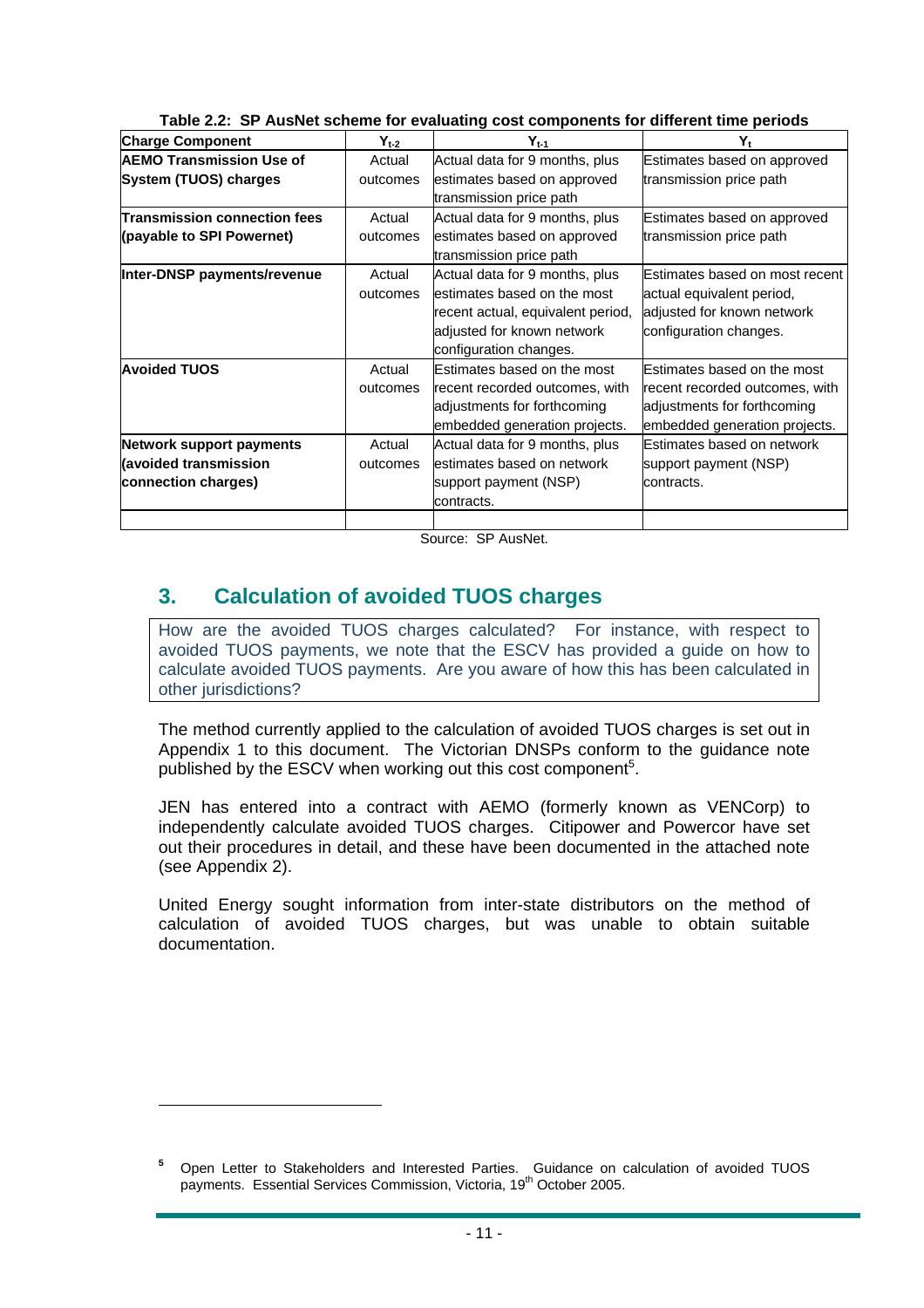# **4. Provision of data on transmission service costs**

Under the proposed Rule, is it envisaged that DNSPs would set out details of what transmission service charges were incurred (either in the distribution determination process or under the pricing process)? What were the arrangements under the Electricity Distribution Price Determination with regard to setting out details of the transmission service charges incurred?

The proposed Rule specifically provides for an amendment to clause 6.12.1(19), which provides that a constituent decision of a distribution determination is a decision on how the DNSP is to report to the AER on its recovery of: Transmission services; distribution services provided by other DNSPs; and avoided customer TUOS charges. Therefore, under the proposed Rule, it is envisaged that DNSPs would report to the AER on these charges in a manner which is consistent with the reporting requirements set out in the distribution determination for each DNSP.

Under the current arrangements in the EDPR, which are set out in Volume II of the Price Determination for the EDPR 2006 to 2010 $<sup>6</sup>$ , the annual pass-through costs are</sup> submitted as part of the annual tariff proposals, and are recovered through the maximum transmission revenue control. The transmission service charges are subject to an under and over-recovery mechanism so as to ensure that customers do not pay amounts in excess of actual costs.

There are extensive requirements in place for auditing the data on transmission costs. Attachment 12 of Volume II of the EDPR, 2006 to 2010, stipulates that a distribution business must provide the Regulator with an agreed upon 'procedures report' which has been prepared by an independent auditor. The procedures report is a component of the regulatory accounts and covers the data which underpins the maximum transmission revenue formula in section 3.2.3. The intention is that the data in the procedures report should reconcile with information in a cost audit template which forms a part of the annual pricing proposal submitted by each DNSP.

Accordingly, when submitting their annual pass-through tariffs to the AER, Victorian DNSPs are obliged to disclose and itemise their actual costs, and their forecasts of pass through costs. The enclosed workbook for UED incorporates worksheets showing the cost audit template, and the maximum transmission revenue formula (see Appendix 3).

Furthermore, in the context of their annual pricing proposals for the year 't', the Victorian DNSPs are also obliged to provide the AER with statements of certification or verification by their respective boards. Each DNSP lodges a statement signed by its board of directors which attests to the veracity of the actual audited pass through costs incurred in year 't-2". The verified actual costs feed into the 'under' and 'over' correction components of the maximum transmission revenue control.

To the extent that the current arrangements set out above are considered to be appropriate, then they could be incorporated into a constituent decision of a distribution determination pursuant to clause 6.12.1(19). The constituent decision

**<sup>6</sup>** Electricity Distribution Price Review, 2006-10, October 2005 Determination as amended in accordance with a decision of the Appeal Panel dated  $17<sup>th</sup>$  February 2006. Final Decision Volume 2 Price Determination.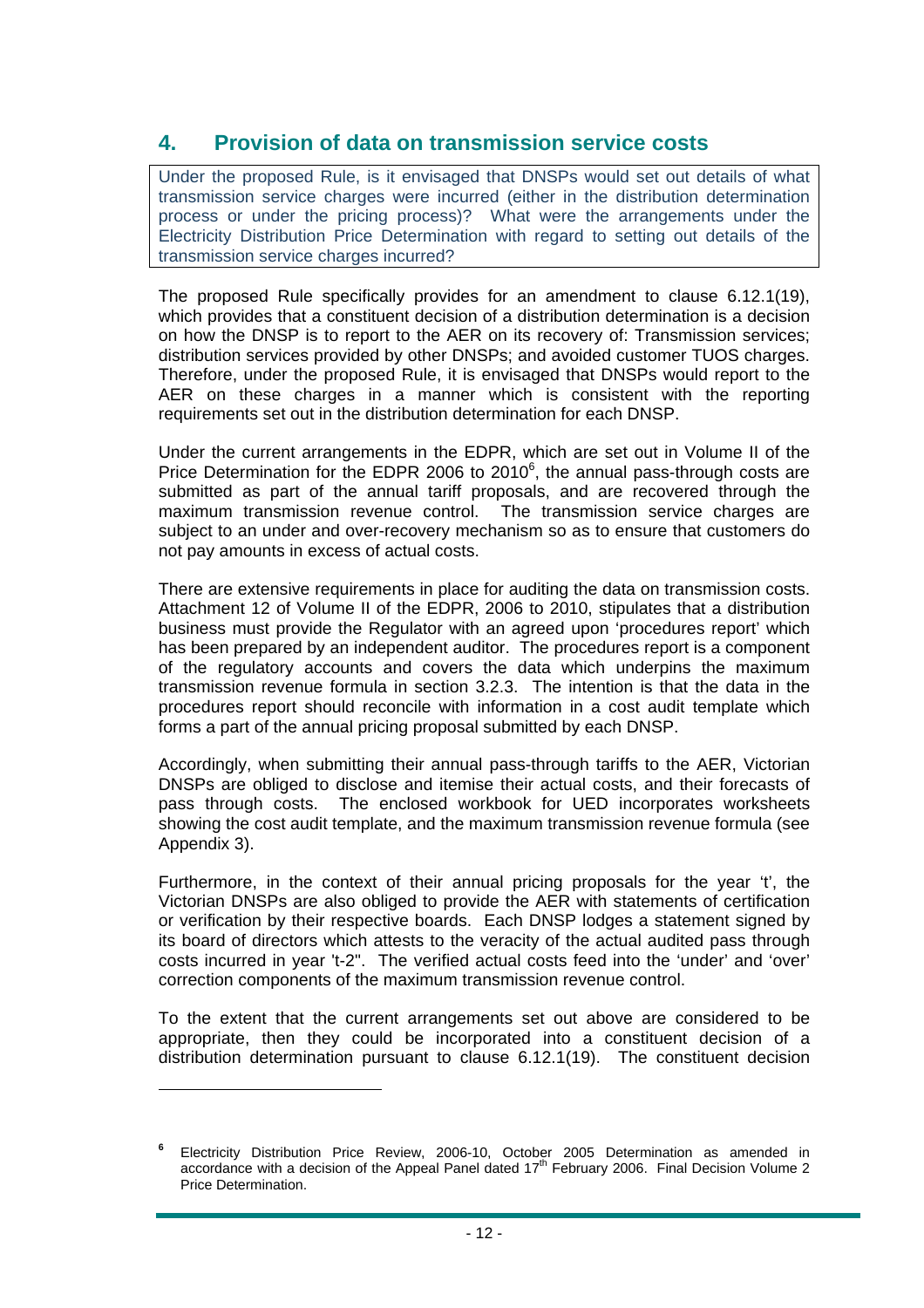would govern how a DNSP is to report to the AER on the recovery of the appropriate cost components, notably, TUOS charges under the current Rules, and an array of charges under the proposed Rule. The charges under the new Rule are of course comprised of transmission service costs, distribution services provided by other DNSPs, avoided customer TUOS payments, and, potentially, avoided transmission charges.

In the AER's draft distribution determination for the Victorian DNSPs, the AER has indicated that it requires the following from DNSPs in their report to the AER on the recovery of TUOS<sup>7</sup>:

- Detailed calculations showing the charges that the DNSPs incurred for TUOS, including the unders and overs component;
- A presentation of the calculations according to the format set out in Appendix F.2 of the draft determination;

In addition, the AER has stipulated that the dollar amounts submitted for the most recently completed regulatory year must be audited. Amounts for the current and next regulatory year will be regarded as estimates and forecasts respectively

# **Attachments**

Appendix 1 – Calculation of avoided TUOS payments

Appendix 2 – Citipower and Powercor: Documented procedures for assessing the value of avoided TUOS.

Appendix 3 – UED Distribution Tariff Approval Template for 2010.

**<sup>7</sup> Draft decision, Victorian electricity distribution network service providers. Distribution determination 2011-2015. Appendices. Appendix F.1, Introduction to Transmission Tariffs, page 16.**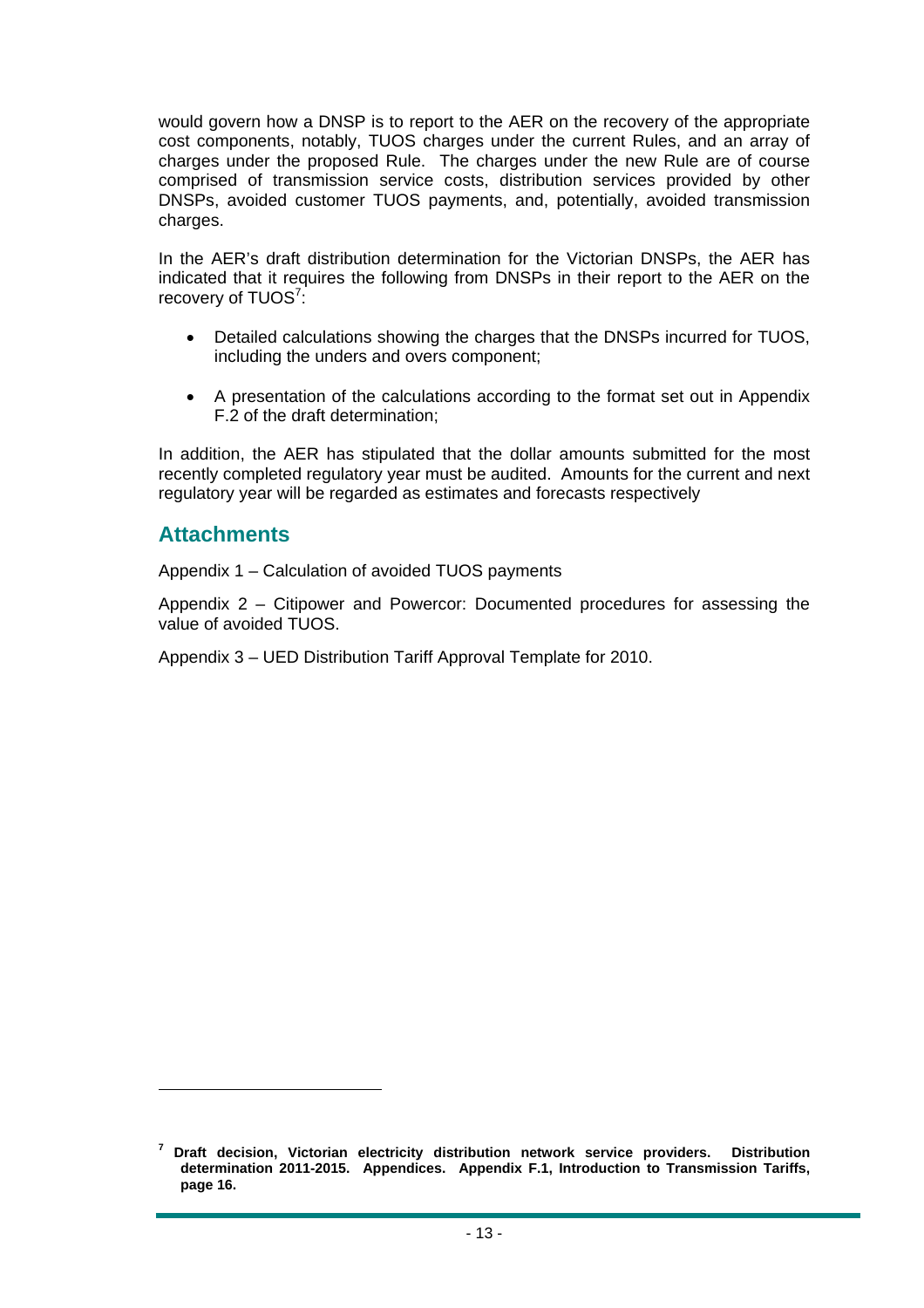# **Appendix 1. Calculation of avoided TUOS payments**

Clause 5.5(h) of the National Electricity Rules (NER) provides the basis for the proposition that connection applicants (which include embedded generators) should be paid TUOS fees in circumstances in which their generation activities result in the avoidance of payment for transmission services by DNSPs. Clause 5.5(i) of the NER describes the essential elements of a method for working out avoided TUOS, and these principles have been endorsed by the ESCV, and also transformed into a set of workable procedures. The ESCV referred to the calculation of avoided customer TUOS usage charges in its Guideline Number 15, on the connection of embedded generation<sup>8</sup>. In October 2005, the ESCV released a further guidance note on the calculation of avoided TUOS payments<sup>9</sup>.

In the guidance note, the ESCV stated that the avoided cost payment should be the difference between the TUOS usage charges that would apply with and without the generator injecting energy into the network. The calculation of the actual TUOS usage charges was described by VENCORP in its publication, *Electricity Transmission use of System Prices, 1 July 2005 to 30 June 2006*. The updated results of the calculation have been provided in more recent editions of the same document.

The TUoS Usage price is a location-specific price based on summer demand, which is believed to capture the long run marginal cost of transmission at each connection point. The TUOS location-specific price is assessed using the cost reflective network pricing methodology. The prices are on a dollar per MW basis, and are applied to the average of the top ten summer peak demands at a point of supply, measured at half hourly intervals on weekdays from 1<sup>st</sup> November 2010 until 31<sup>st</sup> March 2011, between the times of 11.00am and 7.00pm. The period and the times over which maximum demand is measured have been prescribed by the AER in section 2.2 of its Pricing Methodology Guidelines for electricity transmission network service providers<sup>10</sup>.

The average of the top ten summer maximum demands is calculated both inclusive and exclusive of the impact of embedded generator output. The avoided TUOS charge is worked out by multiplying the avoided demand by the usage rate or locationspecific price applicable to the relevant terminal station.

The application of the aforementioned calculation method means that the avoided TUOS charges payable to embedded generators will be contingent on generation output on the ten occasions of peak summer demand. The Victorian DNSPs are not privy to the information which would enable them to forecast this level of output accurately. The DNSPs also do not have prior knowledge as to when the peak demand periods will eventuate.

**<sup>8</sup>** *Electricity Industry Guideline No. 15. Connection of Embedded Generation, Issue 1.* Essential Services Commission, Victoria, August 2004.

**<sup>9</sup>** Open Letter to Stakeholders and Interested Parties. Guidance on calculation of avoided TUOS payments. Essential Services Commission, Victoria, 19<sup>th</sup> October 2005.

**<sup>10</sup>** Electricity transmission network service providers. Pricing methodology guidelines, Final, October 2007. Australian Energy Regulator, 29th October 2007.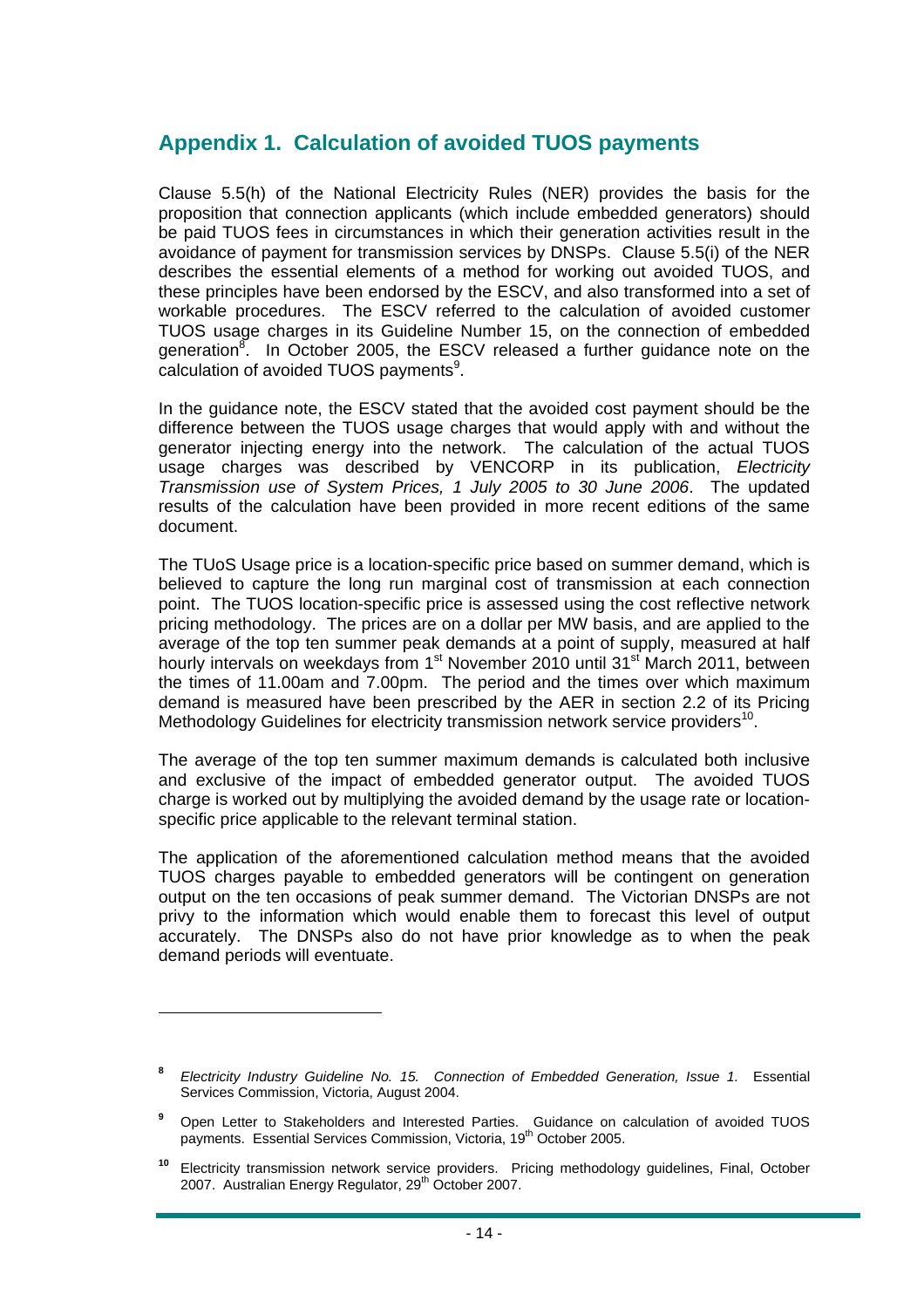As has been previously noted, a further complication with developing predictions of avoided TUOS charges is that the DNSPs do not have adequate information as to future connections of new embedded generation. The DNSPs cannot foresee the number of new generator connections (and the output associated with each connection) over the five year term of a regulatory control period.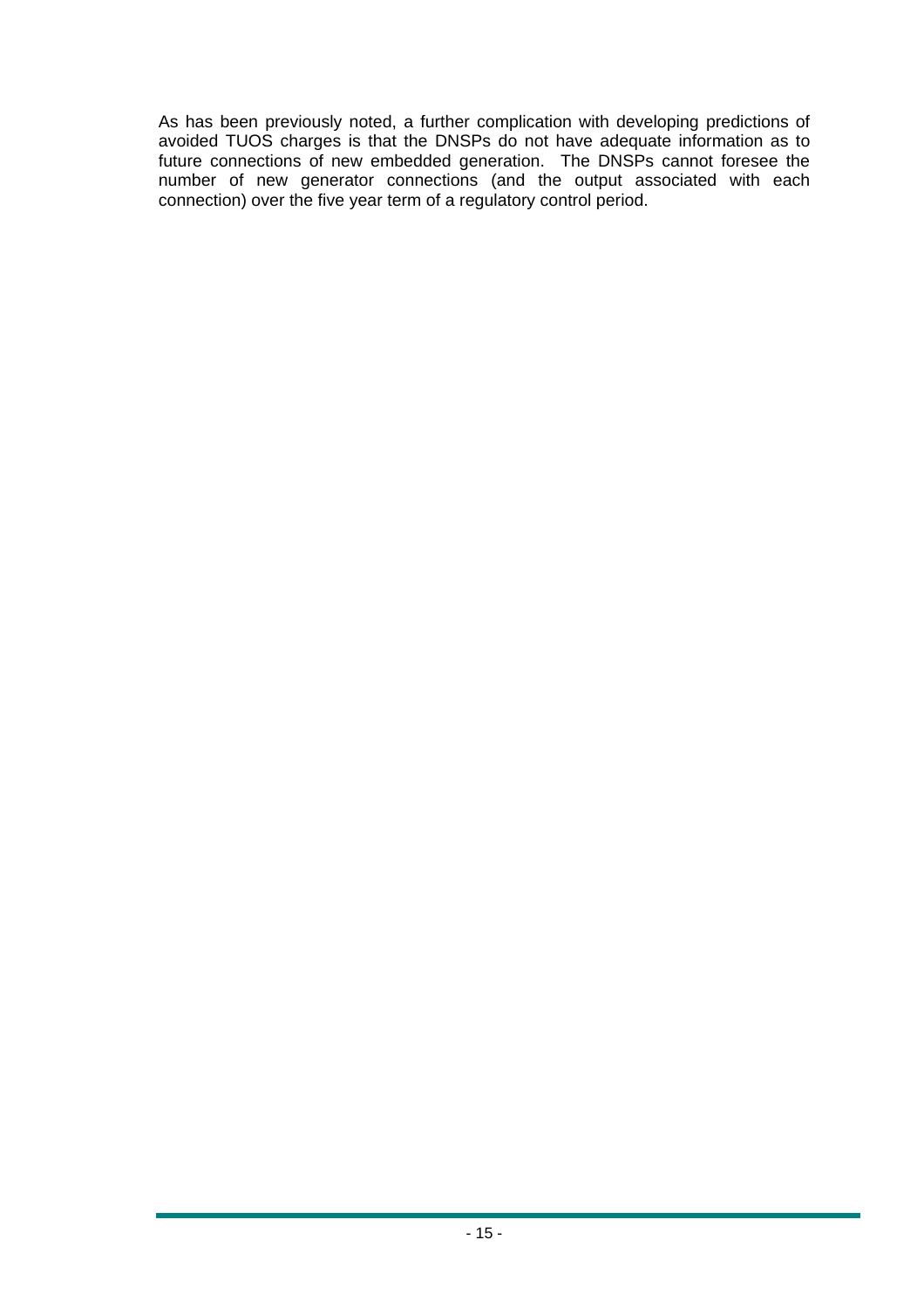# **Powercor and CitiPower Avoided TUOS**

# **1. Document Purpose**

This document outlines the process for calculating Avoided Transmission Use of Service ("TUOS") payments and the procedures for paying / recovering funds. It explains how Avoided TUoS regulatory obligations are to be discharged.

# **2. Regulatory Background**

Section 5.5(h) of the National Electricity Rules (**"Rules"**) requires that Embedded Generators be paid TUoS fees where their generation activities result in Distributors avoiding payment for transmission services.

Guidance on how to calculate Avoided TUoS is provided in Section 5.5(i) of the National Electricity Rules and has been provided by the Essential Services Commission (**"Commission"**) in their *Guideline for Embedded Generation* (27 July 2004) and in an open letter to stakeholders and interested parties titled "Guidance on calculation of avoided TUoS payments" (19 October 2005).

# **3. What is Avoided TUoS**

Avoided TUoS payments are paid to Embedded Generators in lieu of transmission fees. These payments compensate Embedded Generators for connecting directly to the distribution network, allowing transmission businesses to avoid capital expenditure costs.

# **4. Components in calculation**

TUoS charges are made up of 3 components; Usage Charges, General Charges and Common Service Charges. Section 3.2 of the "Guideline for Embedded Generation" (July 2004) specifies that only the Usage Charge is avoidable. Usage charges are thus the only component of TUoS charges included in the calculation of Avoided TUoS.

# **5. Methodology**

The following process outlines the method that Powercor will use to calculate Avoided TUoS:

# **a. Step 1 – Determine calculation period**

The calculation period, *t,* is the summer period spanning 1 November to 31 March in a given financial year.

# **b. Step 2 – Collect Data**

Interval meter data, *i,* must be available for the period. Interval meter readings are usually taken every 15 minutes for a Terminal Stations and Embedded Generators.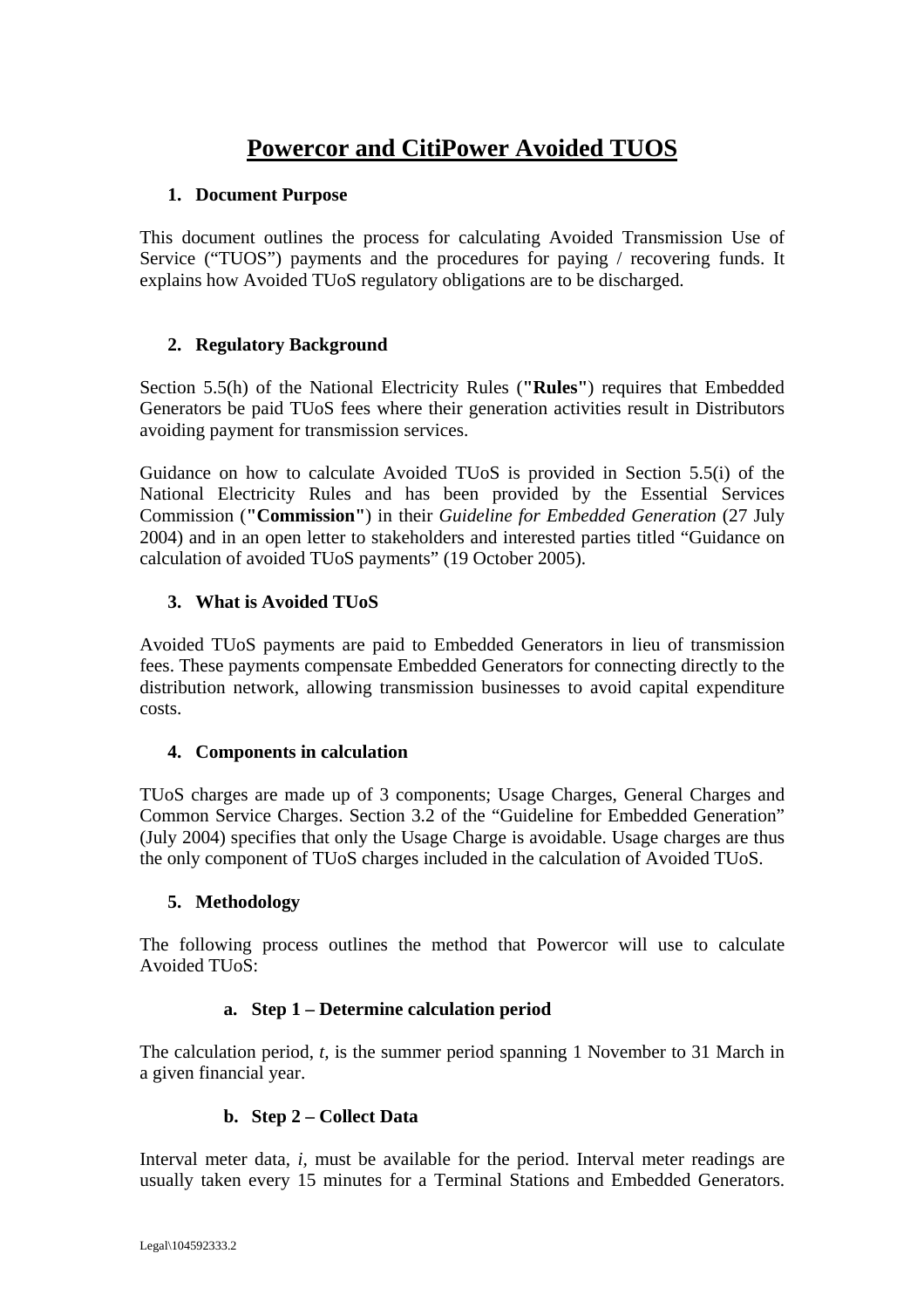Where the metered interval, *k*, differs between the Terminal Station and the Embedded Generator the readings will be converted to the larger interval. This is achieved by summing the energy over the smaller intervals to match the larger time interval.

Not all interval data is used in the Avoided TUoS calculation. The variable *j* is a subset of *i* that only includes data recorded between 7am and 11pm on weekdays.

#### *Variables:*

- *t: Financial year represented in the Avoided TUoS calculation*
- *i: Set of interval data*
- *j: Sub-set of interval data over period t for 7am to 11pm weekdays*
- *k: Period of time in minutes between interval readings*

Powercor will collect interval data for the period from all relevant NMIs at relevant Terminal Stations and reconcile this data to data provided by the Embedded Generator or a contracted third party. Where discrepancies may exist between the two data sets the parties will negotiate in good faith to agree on the correct data set.

## **c. Step 3 – Calculate new Maximum Demand (MD): where there is one Embedded Generator**

#### **i. Apportionment of Energy**

For the purposes of calculating Avoided TUoS the energy produced by the Embedded Generator must be allocated to one or more Terminal Stations.

Where the Embedded Generator is connected to the distribution network in a location wholly serviced by one Terminal Station, all energy delivered by the Embedded Generator will be allocated to that Terminal Station. Where the Embedded Generator is connected to the distribution network in a location that is serviced by multiple Terminal Stations the energy will be apportioned between the Terminal Stations in accordance with the appropriate engineering calculations.

Calculations are to be determined such that:

$$
\sum_{m=1}^n p_m = 1
$$

*Variables:* 

*p: Proportion of energy to be assigned to each Terminal Station* 

*n: Number of Terminal Stations linked to the Embedded Generator* 

*m: Terminal Station*

## **ii. Calculate the MD at the Terminal Station (MD10)**

For each Terminal Station and for each set of interval data, *j*, the summer Maximum Demand (MD10) will be calculated as follows: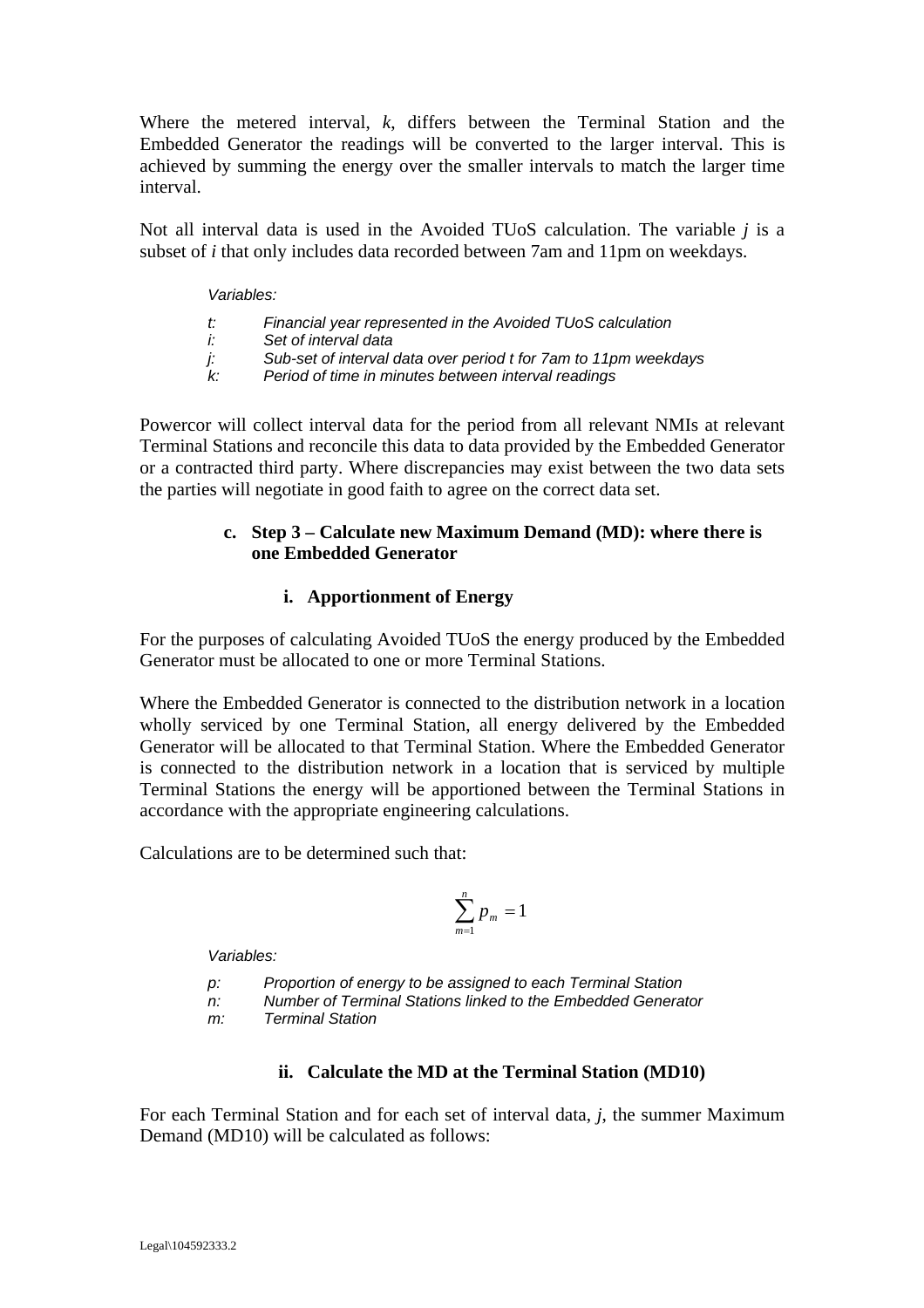$$
MD_{mj} = r_{mj} \times 60/k
$$

*Variables:* 

*MDmj: Maximum Demand for interval j at Terminal Station m rmj: Interval reading in MWh for interval j at Terminal Station m*

The average of the set of 10 highest daily demand values, *MDmj*, will be deemed the Maximum Demand, *MD10,* for the Terminal Station.

#### **iii. Calculate the MD including the Embedded Generator (MD10')**

For each Terminal Station, *m*, and for each set of interval data, *j*, the summer Maximum Demand including Embedded Generator impacts, MD10', will be calculated as follows:

$$
MD'_{mj} = (r_{mj} + s_j \times p_m) \times 60/k
$$

*Variables:* 

*MD'mj: Maximum Demand for interval j at Terminal Station m r<sub>mj</sub>: Interval reading in MWh for interval j at Terminal Station m sj : Interval reading in MWh for interval j at the Embedded Generator pm: Proportion of energy allocated to Terminal Station m* 

The average of the set of 10 highest daily demand values, *MD'mj*, will be the deemed Maximum Demand inclusive of Embedded Generator impacts, *MD10',* for the Terminal Station.

#### **d. Step 4 – Determine the Avoided Demand (aMD10)**

For each Terminal Station, *m*, Avoided Demand, *aMD10<sub>m</sub>*, is represented by the difference between the *MD10'm* and *MD10 m*. That is:

$$
aMD10m = MD10'm - MD10m
$$

#### **e. Step 5 – Calculate the Avoided TUoS Charge**

For each Terminal Station, Avoided Demand, *aMD10m,* will be multiplied by the usage rate, *R*, applicable to the Terminal Station, *m*. Usage rates are published by VENCorp for each summer period.

Avoided TUoS (the **"Avoided TUoS Amount"**) for each Terminal Station will be summated to give the total Avoided TUoS for the Embedded Generator.

$$
Avoided TUS = \sum_{m=1}^{n} aMD10_m \times R_m
$$

*Variables:* 

*Rm: Usage rate in dollars for Terminal Station m for the period t*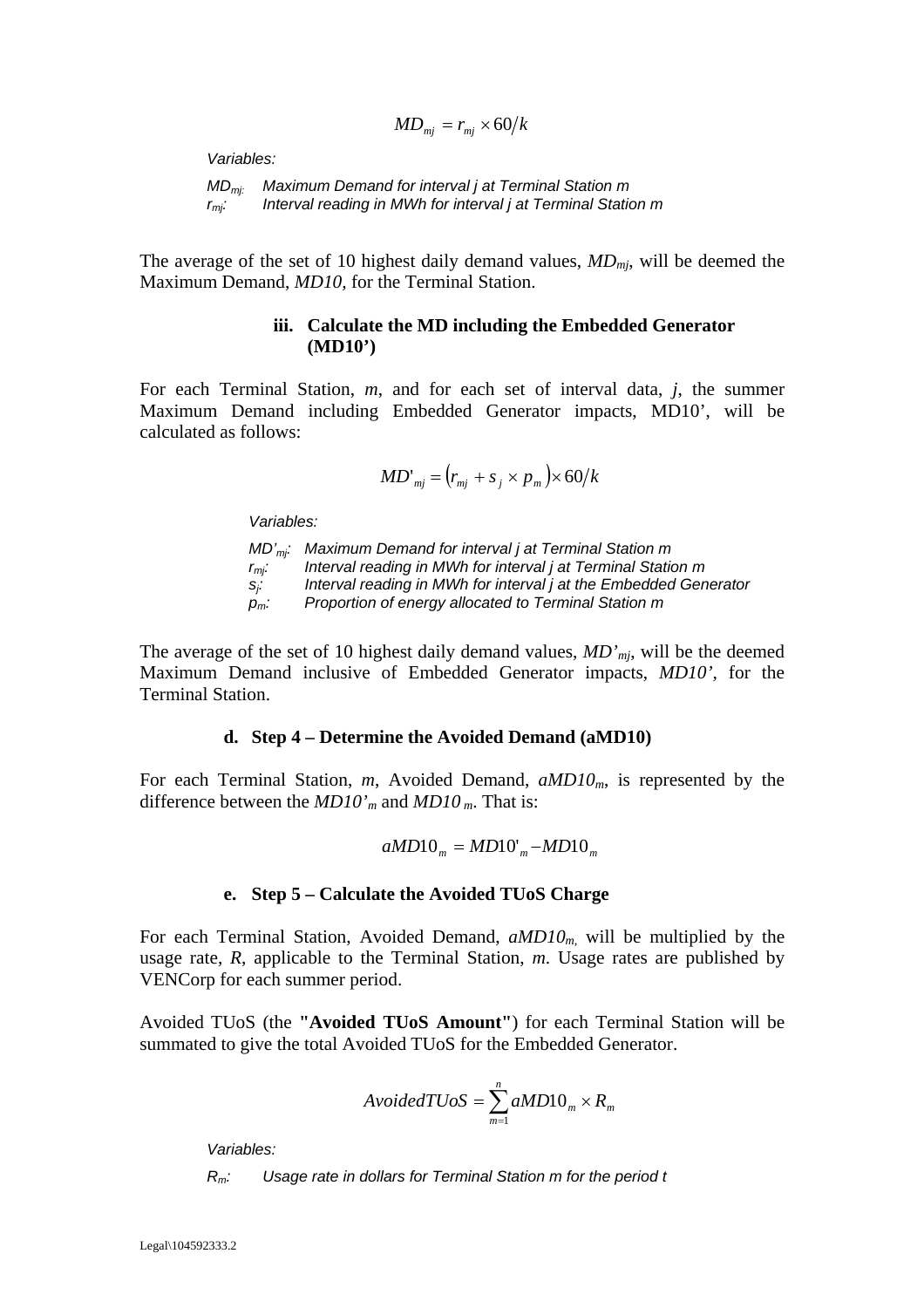## **f. Step 6 – Avoided TUoS Shared Benefit**

In some cases, contractual agreements may exist for sharing of Avoided TUoS payments. Where such arrangements exist the Avoided TUoS Amount will be apportioned as specified by the contract.

## **6. Avoided TUoS calculations – two Embedded Generators connected to one Terminal Station**

The following outlines the method to calculate Avoided TUoS where there are 2 Embedded Generators connected to one Terminal Station.

- **a. Step 1 Determine calculation period as per 5(a) above**
- **b. Step 2 Collect Data as per 5(b) above**

#### **c. Step 3 – Calculate new Maximum Demand (MD)**

#### **i. Apportionment of Energy**

Where there is more than one Embedded Generator connected to the distribution network in a location that is serviced by only one Terminal Station, all energy delivered by Embedded Generators will be allocated from the one Terminal Station.

### **ii. Calculate the MD at the Terminal Station (MD10) – as per 5(c)(ii) above**

#### **iii. Calculate the MD including the Embedded Generator (MD10')**

For each Terminal Station, *m*, and for each set of interval data, *j*, the summer Maximum Demand including Embedded Generator impacts, MD10', will be calculated as follows:

$$
MD'_{mj} = (r_{mj} + s_j + t_j) \times 60/k
$$

*Variables:* 

*MD'mj: Maximum Demand for interval j at Terminal Station m rmj: Interval reading in MWh for interval j at Terminal Station m sj : Interval reading in MWh for interval j at the Embedded Generator*   $t_i$ . *: Interval reading in MWh for interval j at the Embedded Generator* 

The average of the set of 10 highest daily demand values, *MD'mj*, will be the deemed Maximum Demand inclusive of Embedded Generator impacts, *MD10',* for the Terminal Station.

#### **d. Step 4 – Determine the Avoided Demand (aMD10)**